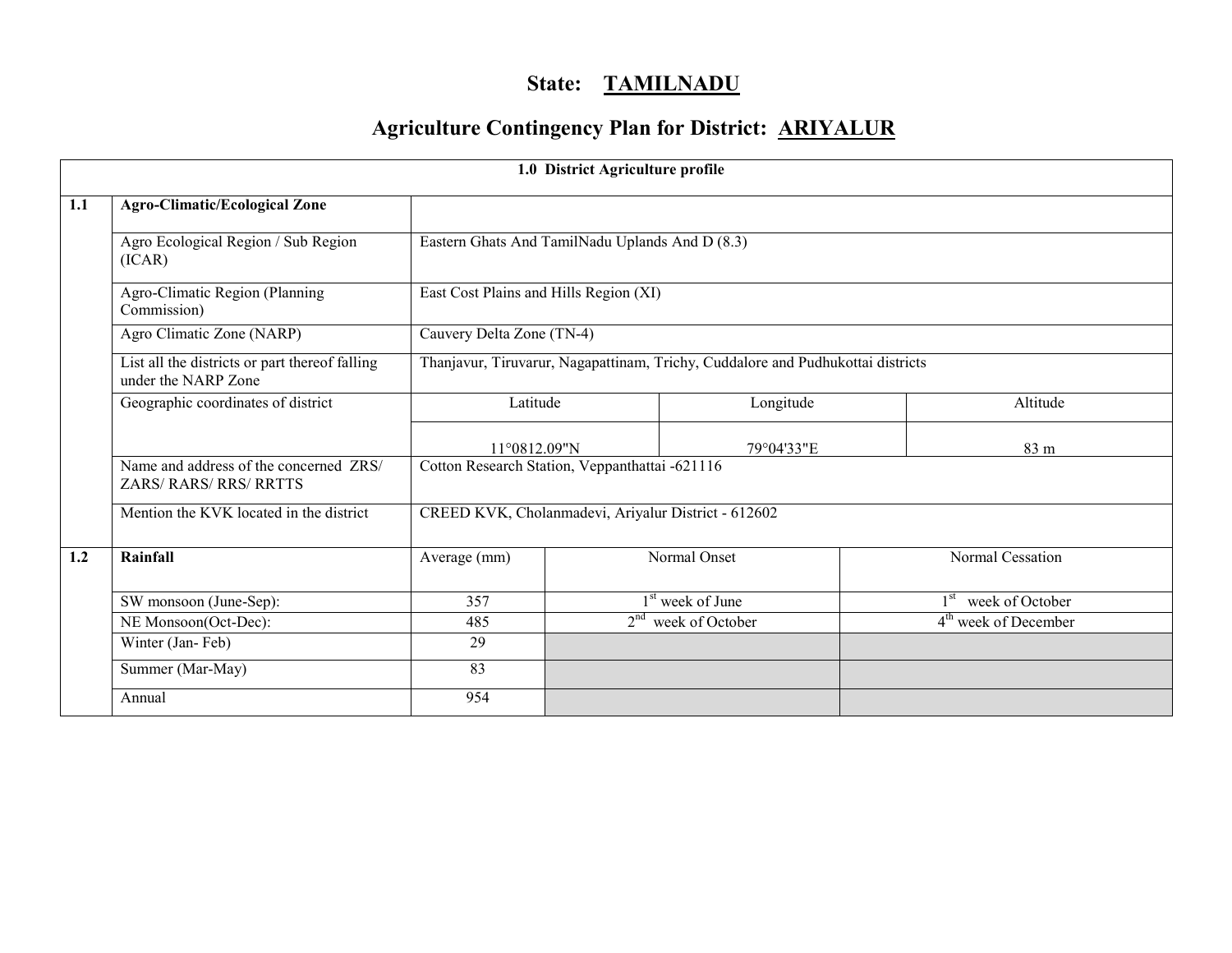| ل. 1 | and use.         | Geographical | Forest | Land under   | Permanent | Cultivable | Land under | Barren and   | Current      | Other fallows |
|------|------------------|--------------|--------|--------------|-----------|------------|------------|--------------|--------------|---------------|
|      | pattern of the   | area         | area   | non-         | pastures  | wasteland  | Misc. tree | uncultivable | fallows      |               |
|      | district (latest |              |        | agricultural |           |            | crops and  | land         |              |               |
|      | statistics)      |              |        | use          |           |            | groves     |              |              |               |
|      | Area $('000 ha)$ | 193.3        | 9.0    | 27.4         | ر…        | ە.د        | 0.4        | 36.1         | . <i>.</i> . | $\angle 0$    |
|      |                  |              |        |              |           |            |            |              |              |               |

| 1.4 | <b>Major Soils</b>           | Area ('000 ha) | Percent (%) of total             |
|-----|------------------------------|----------------|----------------------------------|
|     |                              |                |                                  |
|     | Deep Black soils             | 845.2          | 43.4                             |
|     | Deep Red soils               | 195.6          | 10.0                             |
|     | Misc. /WB/Settlement soils   | 103.2          | 5.3                              |
|     | Moderately Deep Red soils    | 155.0          | 8.0                              |
|     | Very Deep Black soils        | 412.4          | 21.2                             |
|     | Very Deep Red soils          | 180.6          | 9.3                              |
|     |                              |                |                                  |
| 1.5 | <b>Agricultural land use</b> | Area ('000 ha) | Cropping intensity $\frac{6}{6}$ |
|     |                              |                |                                  |
|     | Net sown area                | 124.8          | 103.0                            |
|     | Area sown more than once     | 3.8            |                                  |
|     | Gross cropped area           | 128.6          |                                  |

| 1.6 | Irrigation                          | Area ('000 ha)           |                          |          |  |  |  |  |  |  |
|-----|-------------------------------------|--------------------------|--------------------------|----------|--|--|--|--|--|--|
|     | Net irrigated area                  |                          | 39.8                     |          |  |  |  |  |  |  |
|     | Gross irrigated area                |                          |                          |          |  |  |  |  |  |  |
|     | Rainfed area                        |                          |                          |          |  |  |  |  |  |  |
|     | <b>Sources of Irrigation</b>        | Number                   | Area ('000 ha)           | $%$ area |  |  |  |  |  |  |
|     | Canals (Km)                         |                          | 11.7                     |          |  |  |  |  |  |  |
|     | Tanks                               | 544                      | 6.7                      |          |  |  |  |  |  |  |
|     | Open wells                          | 32262                    | 3.2                      |          |  |  |  |  |  |  |
|     | Bore wells Tube wells, Filter ponds | 6370                     | 18.2                     |          |  |  |  |  |  |  |
|     | Lift irrigation schemes             | $\overline{\phantom{a}}$ | $\overline{\phantom{a}}$ |          |  |  |  |  |  |  |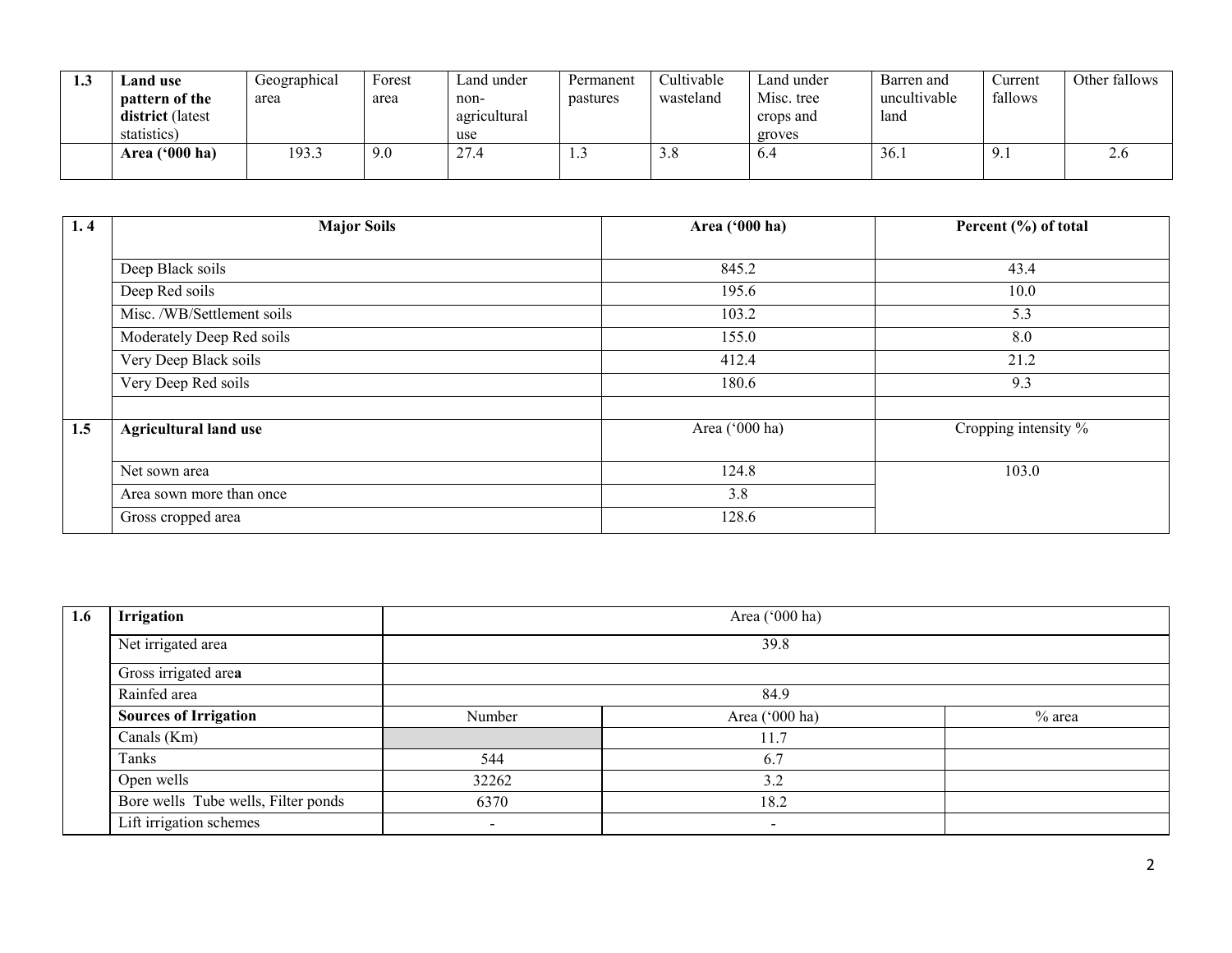| Other sources                                                                                         |                          |               |                          |  |  |  |  |  |
|-------------------------------------------------------------------------------------------------------|--------------------------|---------------|--------------------------|--|--|--|--|--|
| Total                                                                                                 | -                        |               |                          |  |  |  |  |  |
| Pumpsets                                                                                              | $\overline{\phantom{a}}$ |               | $\overline{\phantom{a}}$ |  |  |  |  |  |
| Micro-irrigation                                                                                      |                          |               |                          |  |  |  |  |  |
| Groundwater availability and use                                                                      | No. of blocks            | $\frac{0}{0}$ | Quality of water         |  |  |  |  |  |
|                                                                                                       |                          | area          |                          |  |  |  |  |  |
| Over exploited                                                                                        | $\overline{\phantom{a}}$ | $\sim$        | Data not available       |  |  |  |  |  |
| Critical                                                                                              | $\overline{\phantom{a}}$ | $\sim$        |                          |  |  |  |  |  |
| Semi-critical                                                                                         |                          | 16.7          |                          |  |  |  |  |  |
| Safe                                                                                                  |                          | 83.3          |                          |  |  |  |  |  |
| Wastewater availability and use                                                                       | Data not available       |               |                          |  |  |  |  |  |
| *over-exploited: groundwater utilization > 100%; critical: 90-100%; semi-critical: 70-90%; safe: <70% |                          |               |                          |  |  |  |  |  |

#### Area under major field crops & horticulture etc.

\*If break-up data (irrigated, rainfed) is not available, give total area

| 1.7 | <b>Major Field Crops cultivated</b> | Area ('000 ha)           |                          |                          |                          |                          |              |  |  |  |  |
|-----|-------------------------------------|--------------------------|--------------------------|--------------------------|--------------------------|--------------------------|--------------|--|--|--|--|
|     |                                     |                          | <b>Kharif</b>            |                          | Rabi                     | <b>Summer</b>            | <b>Total</b> |  |  |  |  |
|     |                                     | <b>Irrigated</b>         | Rainfed                  | <b>Irrigated</b>         | Rainfed                  |                          |              |  |  |  |  |
|     | Rice                                | $\overline{\phantom{a}}$ | $\blacksquare$           | $\blacksquare$           | $\overline{\phantom{a}}$ |                          | 29.1         |  |  |  |  |
|     | Groundnut                           | $\sim$                   | $\sim$                   | $\blacksquare$           | $\overline{\phantom{a}}$ | $\sim$                   | 17.5         |  |  |  |  |
|     | Sugarcane                           | $\,$ $\,$                | $\overline{\phantom{m}}$ | $\overline{\phantom{0}}$ | $\sim$                   | $\overline{\phantom{a}}$ | 12.2         |  |  |  |  |
|     | Maize                               | $\sim$                   | $\sim$                   | $\overline{\phantom{a}}$ | $\overline{\phantom{a}}$ | $\overline{\phantom{a}}$ | 11.2         |  |  |  |  |
|     | Sorghum                             | $\overline{\phantom{a}}$ | $\sim$                   | $\overline{\phantom{0}}$ | $\overline{\phantom{a}}$ | $\overline{\phantom{a}}$ | 4.1          |  |  |  |  |
|     | <b>Horticulture crops - Fruits</b>  | <b>Total area</b>        |                          |                          |                          |                          |              |  |  |  |  |
|     | Mango                               |                          |                          |                          | $\overline{\phantom{a}}$ |                          |              |  |  |  |  |
|     | Guava                               |                          |                          |                          | $\sim$                   |                          |              |  |  |  |  |
|     | Banana                              |                          |                          |                          | $\sim$                   |                          |              |  |  |  |  |
|     | Horticultural crops - Vegetables    |                          |                          |                          | <b>Total area</b>        |                          |              |  |  |  |  |
|     | Chillies                            |                          | 1.5                      |                          |                          |                          |              |  |  |  |  |
|     | Tapioca                             |                          |                          |                          | 0.2                      |                          |              |  |  |  |  |
|     | Onion                               |                          | $\sim$                   |                          |                          |                          |              |  |  |  |  |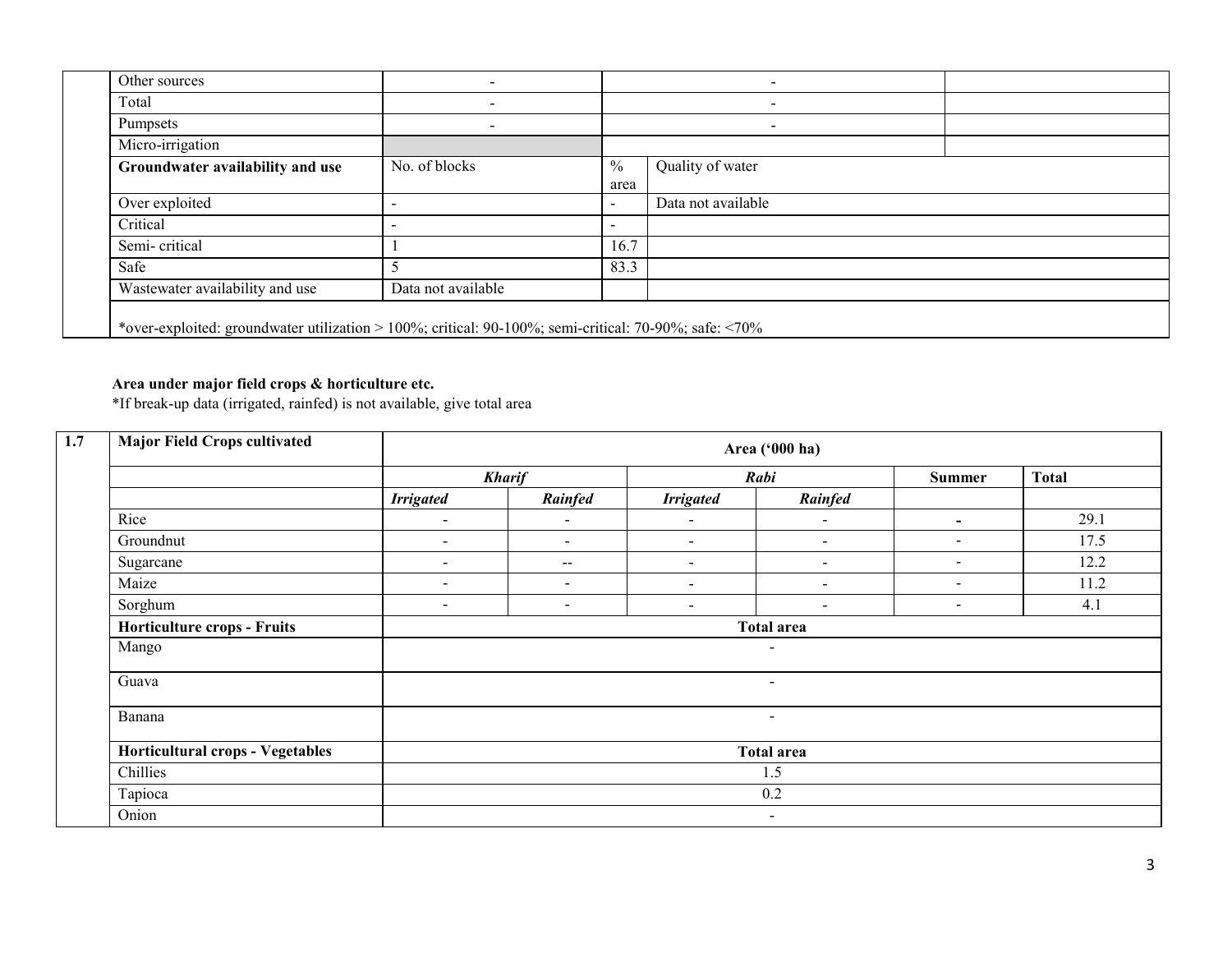| <b>Medicinal and Aromatic crops</b> | <b>Total area</b>        |
|-------------------------------------|--------------------------|
| Medicinal and Aromatic crops        | $\overline{\phantom{a}}$ |
| <b>Plantation crops/Spices</b>      | <b>Total area</b>        |
| Turmeric                            | 0.1                      |
| Coriander                           | 0.3                      |
| Tamarind                            | 0.3                      |
| Cashew                              | 29.5                     |
| <b>Fodder crops</b>                 | <b>Total area</b>        |
|                                     | $\overline{\phantom{a}}$ |
| Total fodder crop area              | $\blacksquare$           |
| <b>Grazing land</b>                 |                          |
| Sericulture etc                     |                          |
| <b>Others (Specify)</b>             |                          |

| 1.8 | Livestock                                      | <b>Male</b> ('000) | Female ('000)             | <b>Total ('000)</b> |
|-----|------------------------------------------------|--------------------|---------------------------|---------------------|
|     |                                                |                    |                           |                     |
|     | Non descriptive Cattle (local low yielding)    | 37.1               | 68.0                      | 105.2               |
|     | Crossbred cattle                               | 15.5               | 84.0                      | 99.5                |
|     | Non descriptive Buffaloes (local low yielding) | 3.1                | 12.9                      | 16.1                |
|     | <b>Graded Buffaloes</b>                        |                    |                           |                     |
|     | Goat                                           |                    |                           | 265.2               |
|     | Sheep                                          |                    |                           | 73.9                |
|     | Others (Camel, Pig, Yak etc.)                  | 10.1               | 36.2                      | 46.3                |
|     | Commercial dairy farms (Number)                |                    |                           | 110                 |
| 1.9 | Poultry                                        | No. of farms       | Total No. of birds ('000) |                     |
|     | Commercial                                     |                    | 311.5                     |                     |
|     | Backyard                                       |                    |                           |                     |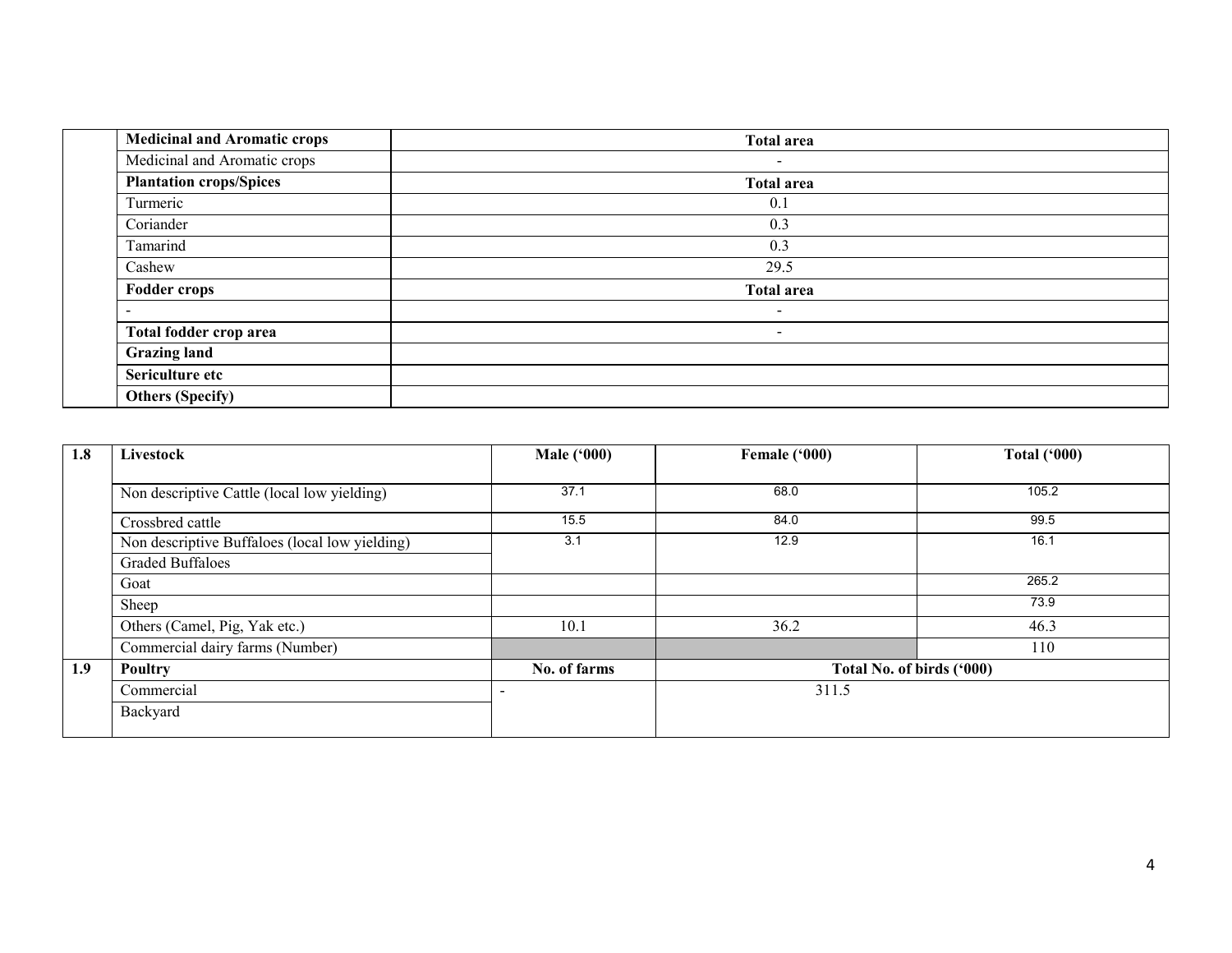| 1.10 | A. Capture                      |                         |                             |                    |                         |                        |                                          |
|------|---------------------------------|-------------------------|-----------------------------|--------------------|-------------------------|------------------------|------------------------------------------|
|      | i. Marine (Data Source:         | No. of fishermen        | <b>Boats</b>                |                    | <b>Nets</b>             |                        | Storage facilities<br>(Ice plants etc.,) |
|      | <b>Fisheries Department)</b>    |                         |                             |                    |                         |                        |                                          |
|      |                                 |                         | Mechanized                  | Mechanized<br>Non- |                         | Non-mechanized         |                                          |
|      |                                 | 19673                   |                             | mechanized         | (Trawl nets, Gill nets) | (Shore Seines,         |                                          |
|      |                                 |                         |                             |                    |                         | Stake & trap nets)     |                                          |
|      |                                 |                         | $\mathcal{D}_{\mathcal{L}}$ | 1229               | 12307                   | 683 (Cast nets)        |                                          |
|      |                                 |                         |                             |                    |                         | Drag Net: 185          |                                          |
|      |                                 |                         |                             |                    |                         | Other Nets: 63         |                                          |
|      | ii. Inland (Data Source:        | No. Farmers owned ponds |                             |                    | No. of Reservoirs       | No. of village tanks   |                                          |
|      | <b>Fisheries Department)</b>    | 20                      |                             |                    |                         |                        |                                          |
|      | <b>B.Culture</b>                |                         |                             |                    |                         |                        |                                          |
|      |                                 | Water Spread Area (ha)  |                             |                    | Yield (t/ha0            | Production (*000 tons) |                                          |
|      | i. Brackish water (Data Source: |                         |                             |                    |                         |                        |                                          |
|      | MPEDA/Fisheries Department)     |                         |                             |                    |                         |                        |                                          |
|      | ii. Fresh water(Data Source:    |                         |                             |                    |                         |                        |                                          |
|      | <b>Fisheries Department)</b>    |                         |                             |                    |                         |                        |                                          |
|      | Others                          |                         |                             |                    |                         |                        |                                          |

| 1.11 | <b>Production and</b>                                                     | <b>Kharif</b>            |                          |                          | Rabi                     |                       | <b>Summer</b>            |                  | <b>Total</b>            |  |
|------|---------------------------------------------------------------------------|--------------------------|--------------------------|--------------------------|--------------------------|-----------------------|--------------------------|------------------|-------------------------|--|
|      | Productivity of major<br>crops (Average of last 3<br>years: 2006, 07, 08) | Production<br>(000 t)    | Productivity<br>(kg/ha)  | Production<br>(000 t)    | Productivity<br>(kg/ha)  | Production<br>(000 t) | Productivity<br>(kg/ha)  | Production<br>МT | Productivity<br>(kg/ha) |  |
|      | Rice                                                                      | $\overline{\phantom{a}}$ | $\overline{\phantom{a}}$ |                          | $\overline{\phantom{0}}$ |                       |                          | 159226           | 5470                    |  |
|      | Groundnut                                                                 |                          | <b>-</b>                 | $\overline{\phantom{0}}$ | $\overline{\phantom{0}}$ |                       | -                        | 23711            | 1352                    |  |
|      | Sugarcane                                                                 | $\overline{\phantom{a}}$ | ۰.                       |                          | $\overline{\phantom{0}}$ |                       | $\overline{\phantom{0}}$ | 1534             | 126t/ha                 |  |
|      | Maize                                                                     | $\overline{\phantom{a}}$ | <b>-</b>                 | $\overline{\phantom{0}}$ | $\overline{\phantom{0}}$ |                       | -                        | 23705            | 2112                    |  |
|      | Sorghum                                                                   | $\overline{\phantom{0}}$ | -                        | $\overline{\phantom{0}}$ | $\overline{\phantom{a}}$ |                       | $\overline{\phantom{a}}$ | 6252             | 1519                    |  |

| <b>Major Horticultural crops</b> |  |  |  | Production<br>MI | Productivity (t/ha) |
|----------------------------------|--|--|--|------------------|---------------------|
| Chillies                         |  |  |  | 2647             | . .                 |
| $\sim$<br>l apioca               |  |  |  | 8596             | 41.9                |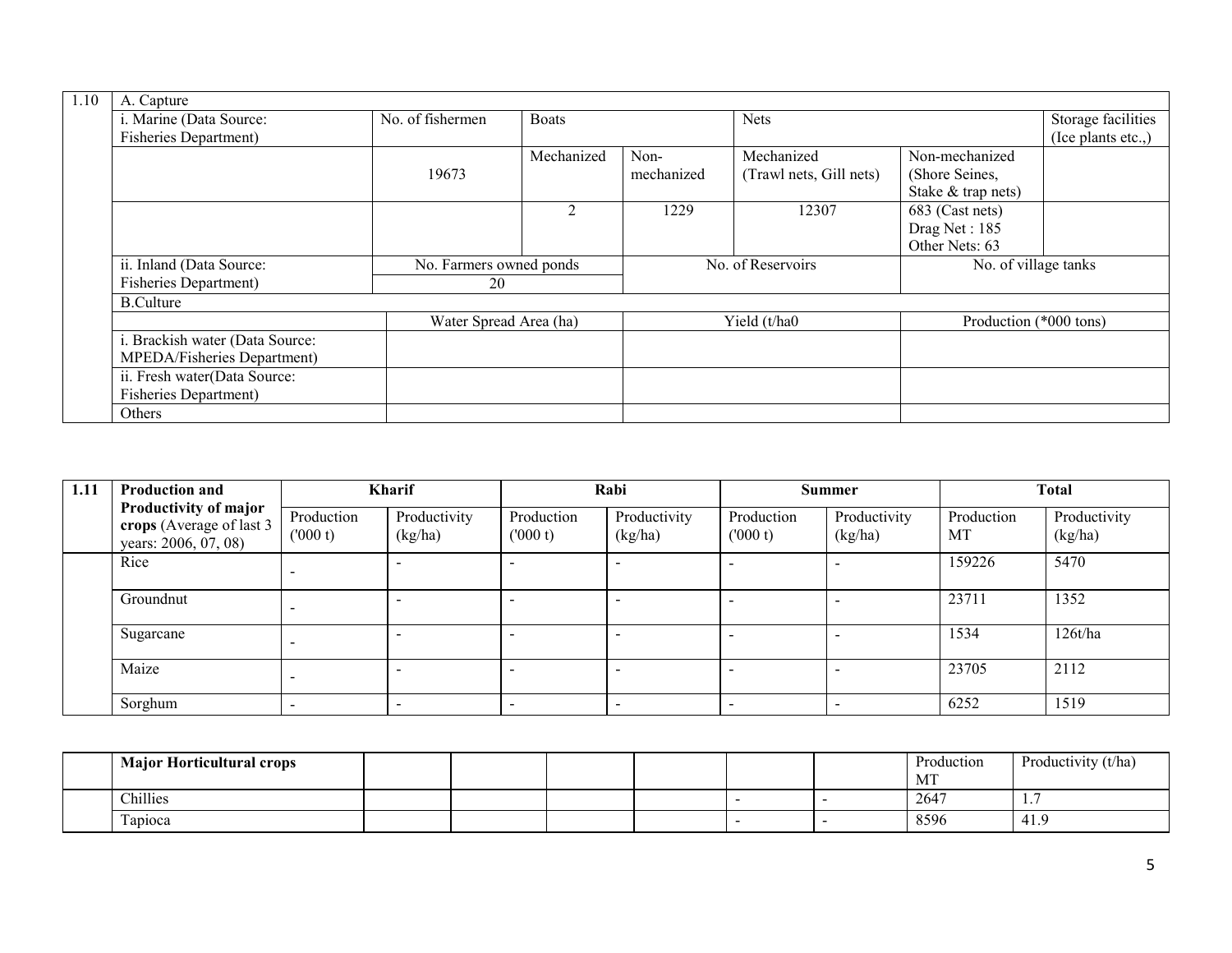|      | Banana                   |  |  |  | 8842 | 53.6           |
|------|--------------------------|--|--|--|------|----------------|
|      | Cashew                   |  |  |  | 5904 | 0.2            |
|      | $\mathbf{r}$<br>Tamarind |  |  |  | 739  | $\sim$<br>ن کے |
|      | Mango                    |  |  |  | 2937 | ر. ر           |
| Othe |                          |  |  |  |      |                |
| rs   |                          |  |  |  |      |                |

| 1.12 | Sowing window for 5 major crops  | Rice                            | <b>Groundnut</b>           | Sugarcane             | <b>Maize</b>                    | Sorghum                 |
|------|----------------------------------|---------------------------------|----------------------------|-----------------------|---------------------------------|-------------------------|
|      | (start and end of sowing period) |                                 |                            |                       |                                 |                         |
|      |                                  |                                 |                            |                       |                                 |                         |
|      | Kharif-Rainfed                   | $2nd$ week of July - $2nd$ week | $2nd$ week of June - $2nd$ |                       | $2nd$ week of                   | $1st$ week of August-   |
|      |                                  | of August                       | week of July               |                       | September - $2nd$               | $2nd$ week of           |
|      |                                  |                                 |                            |                       | week of October                 | September               |
|      | Kharif-Irrigated                 | $2nd$ week of June – $2nd$ week |                            | $2nd$ week of         |                                 |                         |
|      |                                  | of July                         |                            | December - $2nd$ week |                                 |                         |
|      |                                  |                                 |                            | of January            |                                 |                         |
|      | Rabi-Rainfed                     |                                 |                            |                       |                                 | $\qquad \qquad$         |
|      | Rabi-Irrigated                   | $2nd$ week of October -         | $2nd$ week of October -    |                       | 1 <sup>st</sup> week of January | $2nd$ week of January - |
|      |                                  | February                        | $2nd$ week of November     |                       | $-3^{\text{rd}}$ week of        | $2nd$ week of February  |
|      |                                  |                                 |                            |                       | February                        |                         |

| 1.13 | What is the major contingency the district<br>is prone to? (Tick mark and mention years<br>if known during the last 10 year period) | Regular | Occasional | None |
|------|-------------------------------------------------------------------------------------------------------------------------------------|---------|------------|------|
|      | Drought                                                                                                                             |         |            |      |
|      | Flood                                                                                                                               |         |            |      |
|      | High intense storms                                                                                                                 |         |            |      |
|      | Cyclone                                                                                                                             |         |            |      |
|      | Hail storm                                                                                                                          |         |            |      |
|      | Heat wave                                                                                                                           |         |            |      |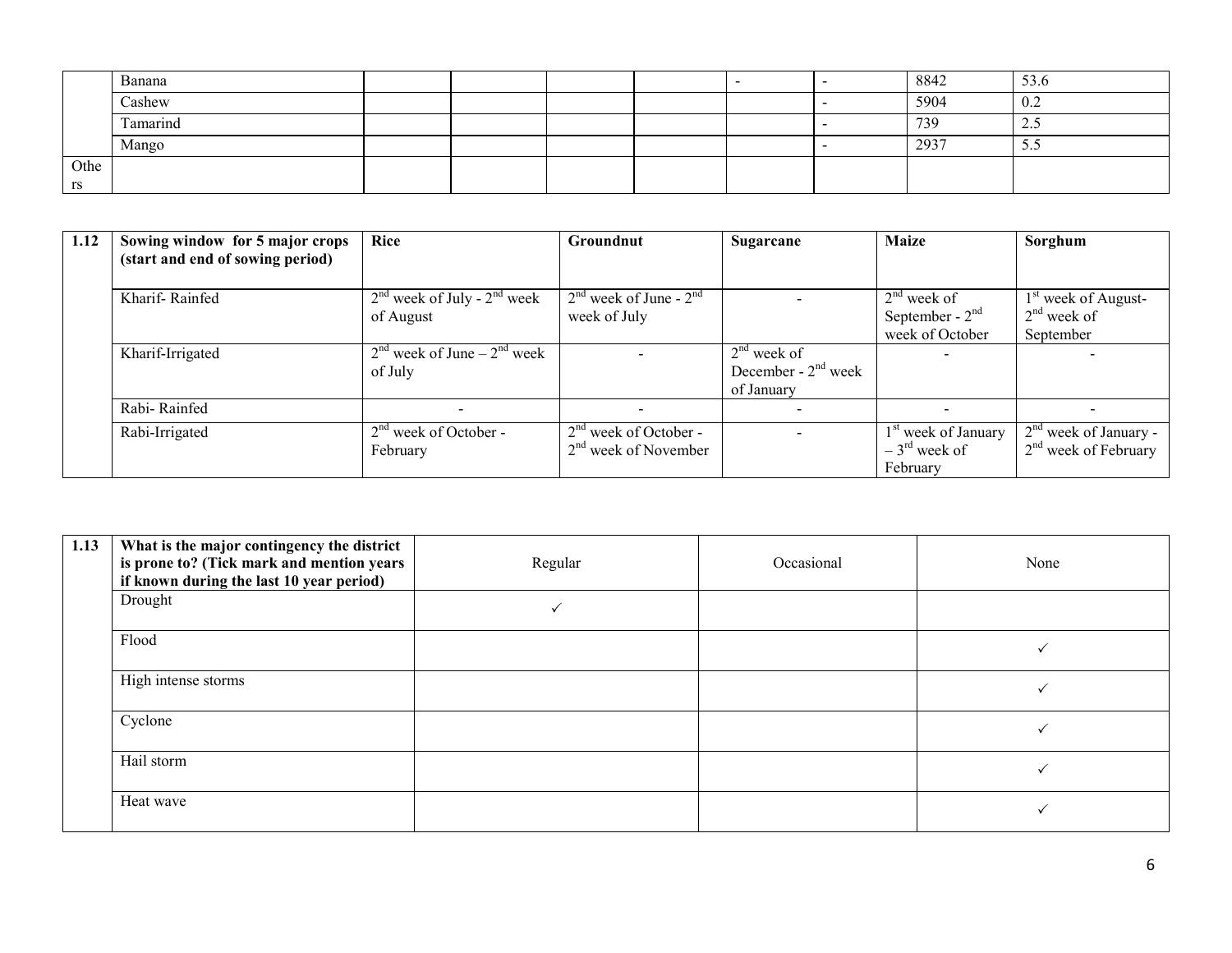| Cold wave                                                                                                                                                                                                        |  |  |
|------------------------------------------------------------------------------------------------------------------------------------------------------------------------------------------------------------------|--|--|
| Frost                                                                                                                                                                                                            |  |  |
| Sea water inundation                                                                                                                                                                                             |  |  |
| Pests and diseases<br>Rice: Leaf folder, Stem borer, BPH, False<br>smut, Sheath rot,<br>Groundnut: Tikka leafspot, Groundnut<br>leafminer<br>Sugarcane: Redrot, whitefly, intermodal<br>borer, Early shoot borer |  |  |

| 1.14 | Include Digital maps of the district | Location map of district within State as Annexure I | Yes |
|------|--------------------------------------|-----------------------------------------------------|-----|
|      | for                                  |                                                     |     |
|      |                                      | Mean annual rainfall as Annexure 2                  | Yes |
|      |                                      | Soil map as Annexure 3                              | Yes |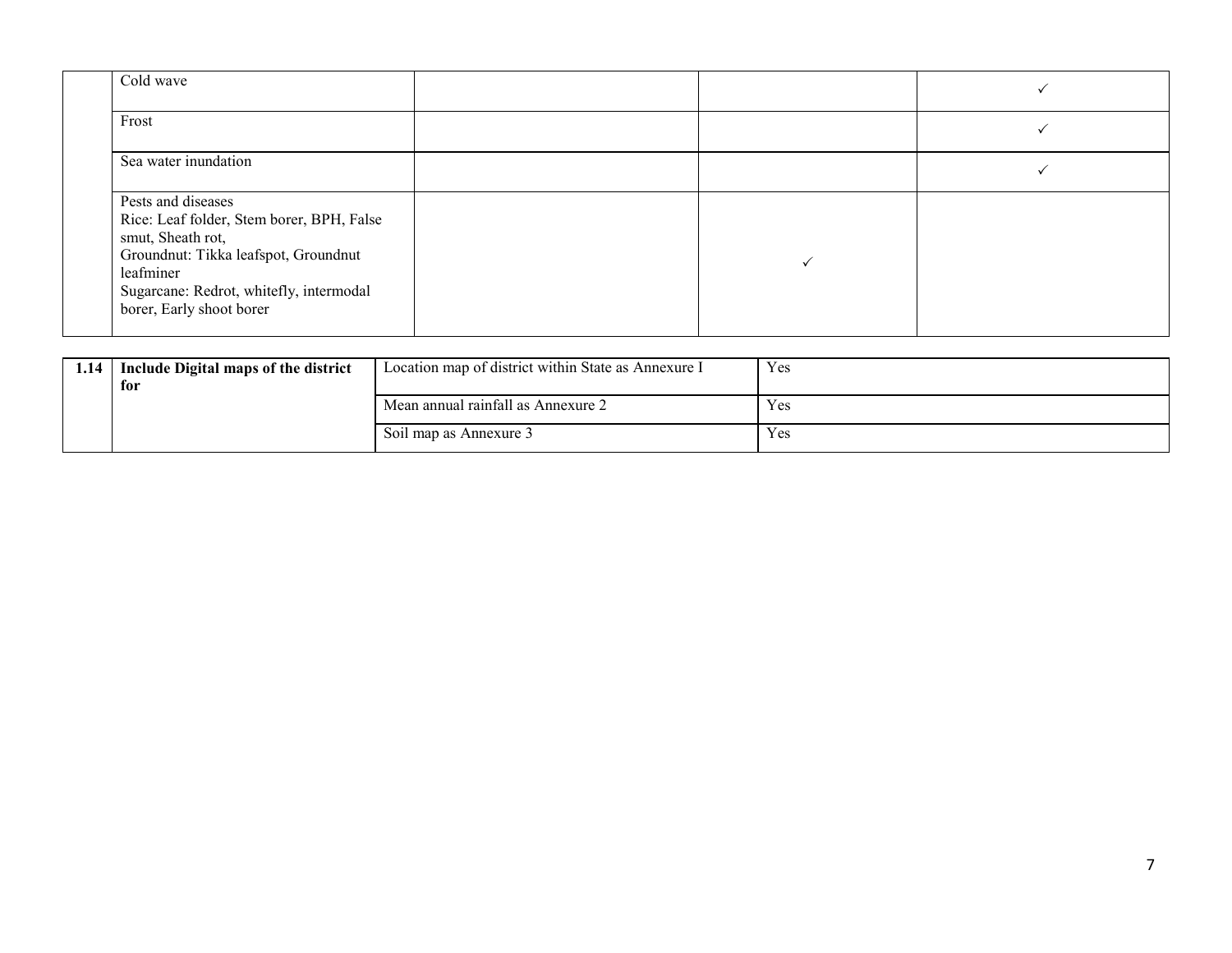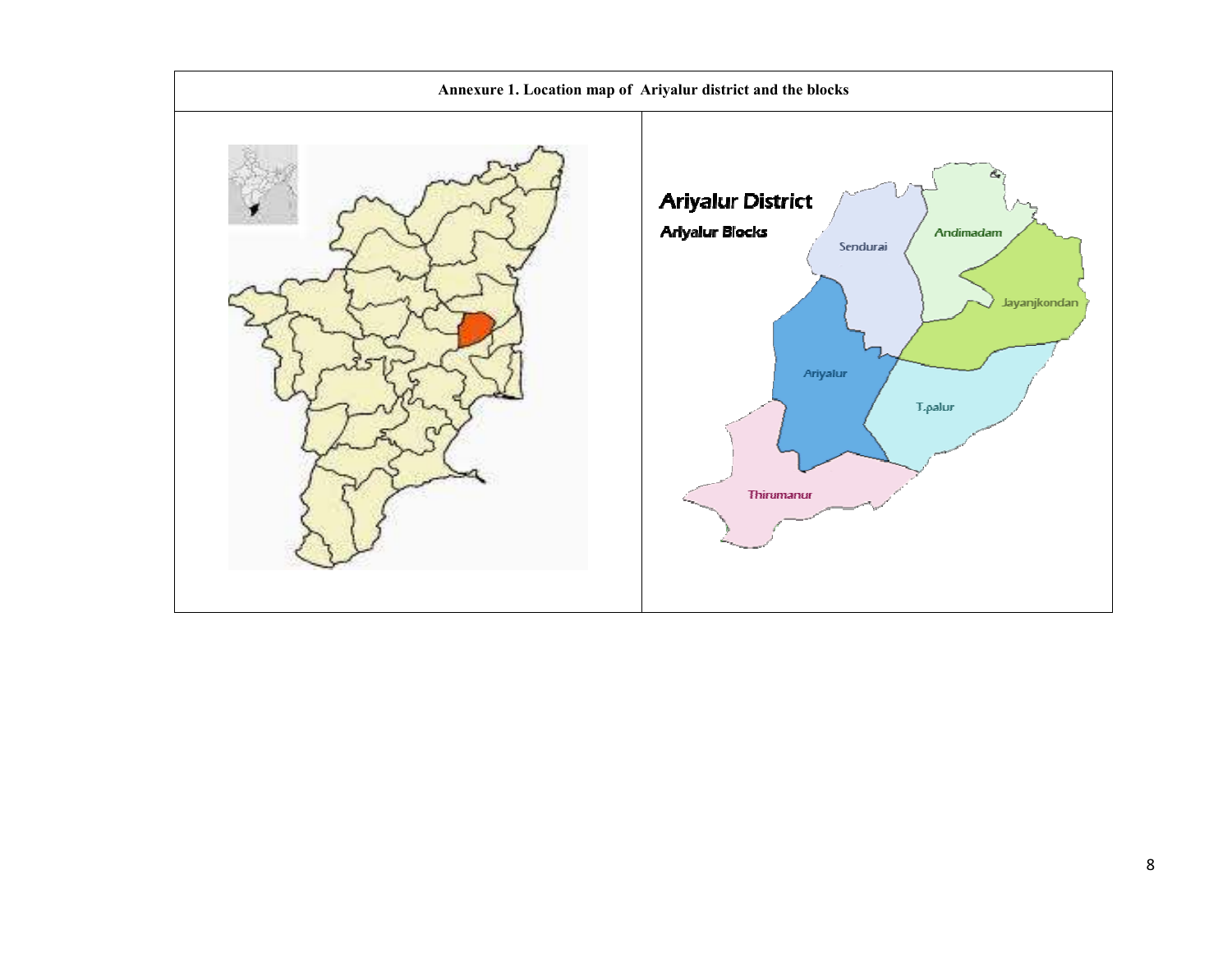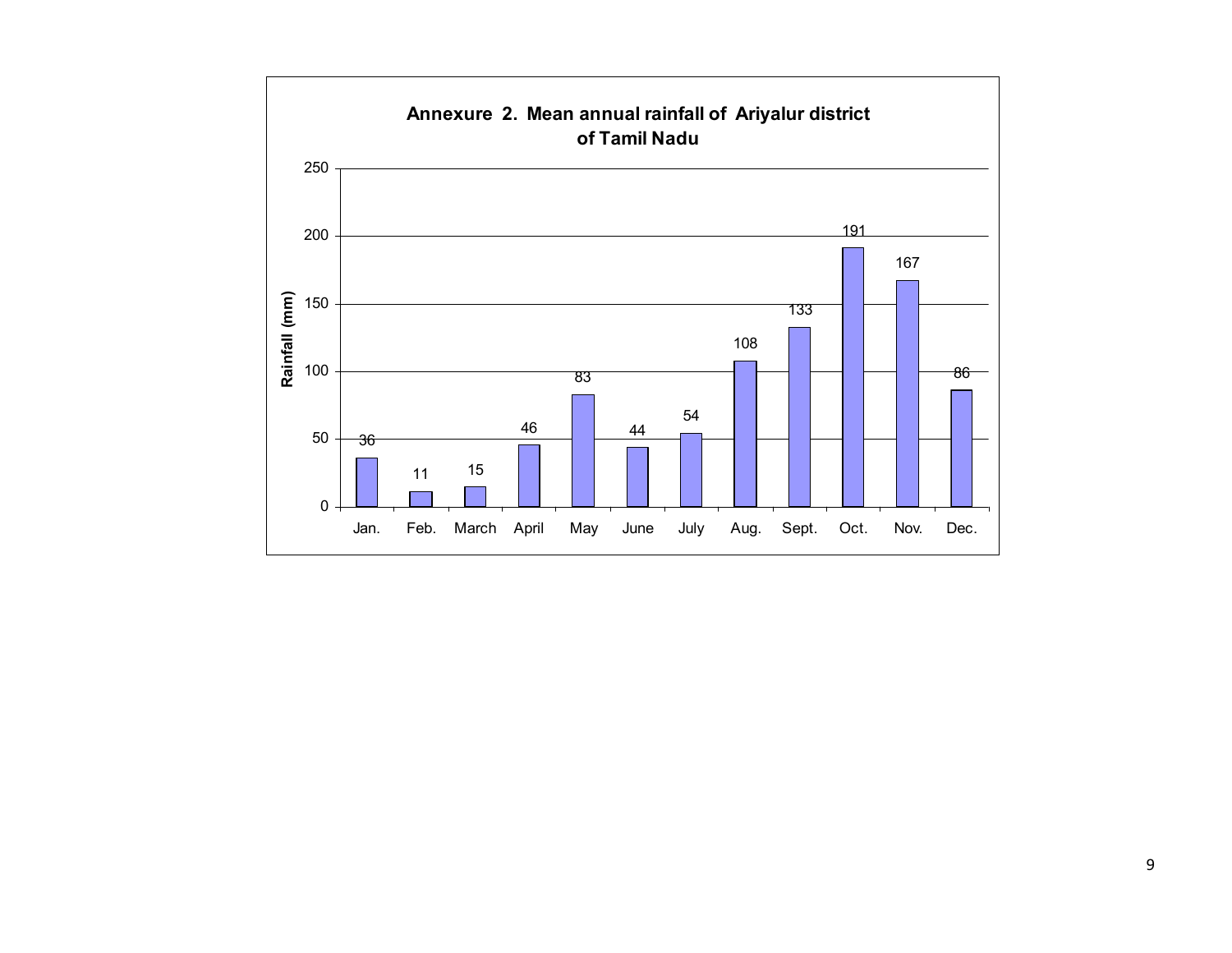Annexure 3. Soil Map of Ariyalur district

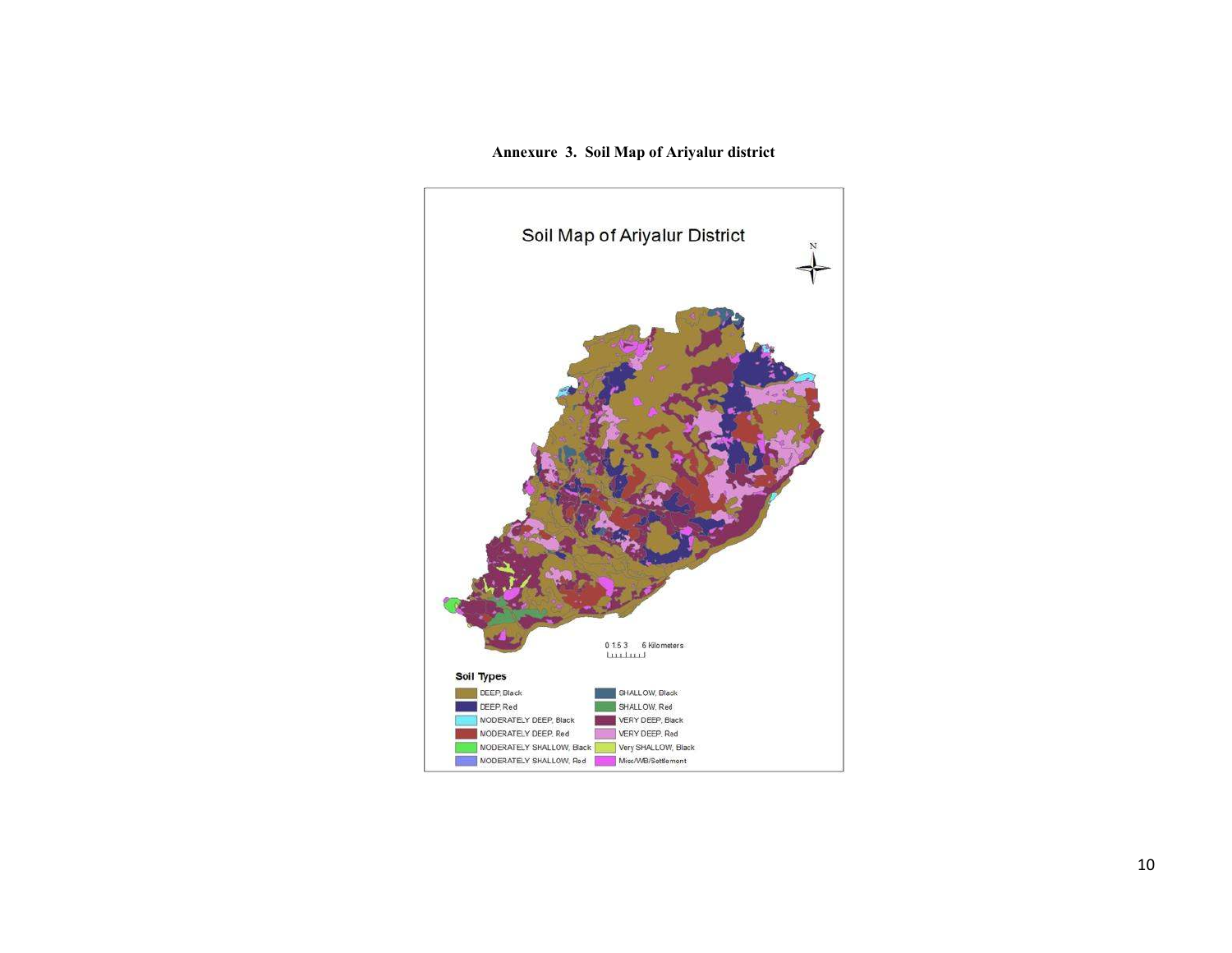# 2.0 Strategies for weather related contingencies

### 2.1 Drought

# 2.1.1 Rainfed situation

| <b>Condition</b>                          |                                   |                                          | <b>Suggested Contingency measures</b>                                                                           |                                                                                                                                                                   |                                                 |  |
|-------------------------------------------|-----------------------------------|------------------------------------------|-----------------------------------------------------------------------------------------------------------------|-------------------------------------------------------------------------------------------------------------------------------------------------------------------|-------------------------------------------------|--|
| Early season drought<br>(delayed onset)   | <b>Major Farming</b><br>situation | <b>Normal</b><br>Crop/cropping<br>system | Change in crop/cropping system                                                                                  | <b>Agronomic measures</b>                                                                                                                                         | <b>Remarks</b> on<br>Implementation             |  |
| Delayed By 2 weeks<br>June $3rd$ week     | Red soil                          | Groundnut                                | Sesamum (TMV 3, CO1) / Blackgram<br>(VBN 1, VBN2)                                                               | Thinning at 15 and 30 DAS                                                                                                                                         | Linkage with State<br>Agriculture<br>Department |  |
| Delayed By 4 weeks<br>July 1st week       | Red soil                          | Groundnut                                | Sesamum (TMV 3, CO1) / Blackgram<br>(VBN 1, VBN2)                                                               | Thinning at 15 and 30 DAS                                                                                                                                         |                                                 |  |
| Delayed By 6 weeks<br>July 3 $^{rd}$ week | Red soil                          | Rice (Rainfed)                           | Pearl millet (CO7, CO4) / Sorghum /<br>(CO -4, COH -4, BSR 1) Thenai (CO -<br>6, $CO - 7$ ) / Varagu $(CO - 3)$ | Seed hardening with 2%<br>KH <sub>2</sub> PO <sub>4</sub> or 2% KCl                                                                                               |                                                 |  |
| Delayed By 8 weeks<br>August $1st$ week   | Red soil                          | Sorghum                                  | $Chillies + Pulses$<br>Direct sown Paddy -ADT 3, ADT 43,<br>And ADT 45,                                         | -Sowing in ridges<br>-Foliar sprayer of nutrient<br>and growth regulators as<br><b>Booster</b><br>-Drum seed sowing<br>-Application of pre<br>emergence herbicide |                                                 |  |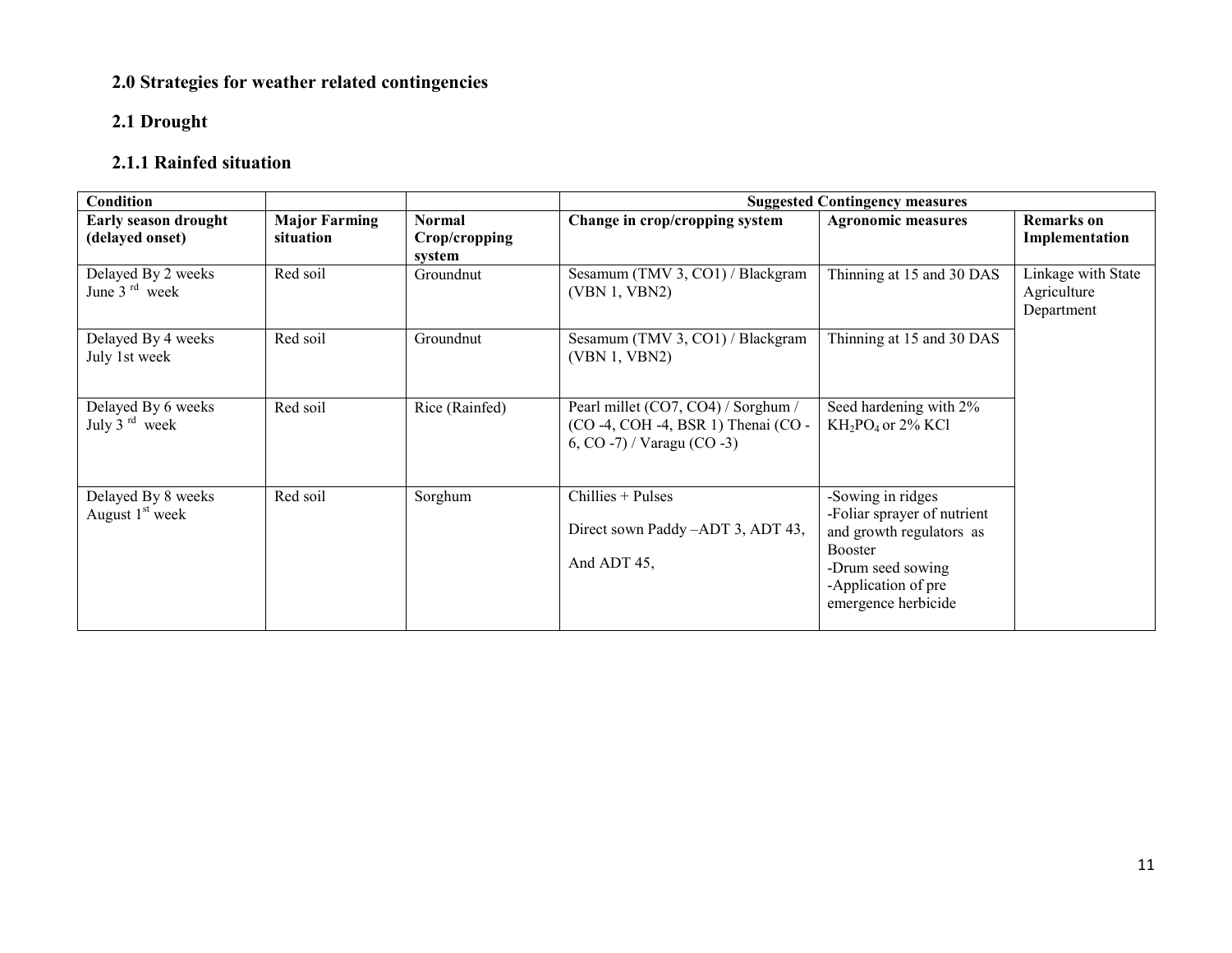|                      |                        | <b>Suggested Contingency Measures</b>           |                                                                                                                                                                              |                                                                                  |
|----------------------|------------------------|-------------------------------------------------|------------------------------------------------------------------------------------------------------------------------------------------------------------------------------|----------------------------------------------------------------------------------|
| <b>Major Farming</b> | Crop/cropping          | Crop management                                 | Soil management                                                                                                                                                              | <b>Remarks</b> on                                                                |
| situation            | system                 |                                                 |                                                                                                                                                                              | Implementation                                                                   |
| Red soil             | Groundnut              | Seed hardening with $0.5\%$ CaCl <sub>2</sub> . | Application of lime                                                                                                                                                          |                                                                                  |
|                      |                        |                                                 | $\omega$ 2t/ha                                                                                                                                                               |                                                                                  |
|                      |                        |                                                 | 2. Polythene mulching                                                                                                                                                        |                                                                                  |
|                      |                        |                                                 |                                                                                                                                                                              |                                                                                  |
|                      |                        |                                                 |                                                                                                                                                                              |                                                                                  |
|                      |                        |                                                 |                                                                                                                                                                              |                                                                                  |
|                      |                        |                                                 |                                                                                                                                                                              |                                                                                  |
|                      |                        |                                                 |                                                                                                                                                                              |                                                                                  |
|                      |                        |                                                 |                                                                                                                                                                              |                                                                                  |
|                      |                        |                                                 |                                                                                                                                                                              |                                                                                  |
|                      | Red soil<br>Black soil | Sorghum<br>Maize                                | 2. Seed drill sowing<br>.Seed hardening with $2\%$ KH <sub>2</sub> PO4<br>(or) 1% Prosopis leaf extract<br>2. Sorghum + Cowpea inter cropping<br>.Seed hardening with 2% KCl | Application of enriched<br><b>FYM</b><br>Application of VAM with<br>enriched FYM |

| Condition                |                      |               |                                                                   | <b>Suggested Contingency measures</b> |                   |
|--------------------------|----------------------|---------------|-------------------------------------------------------------------|---------------------------------------|-------------------|
| Mid season drought (long | <b>Major Farming</b> | Crop/cropping | Crop management                                                   | Soil management                       | <b>Remarks</b> on |
| dry spell)               | situation            | system        |                                                                   |                                       | Implementation    |
| At vegetative stage      | Red soil             | Groundnut     | Life saving Irrigation<br>Grountnut +<br>Redgram - Inter Cropping | Soil mulching                         |                   |
|                          | Red soil             | Sorghum       | Thinning out the population<br>Sorghum + Pulses Inter Cropping    |                                       |                   |
|                          | Black soil           | Maize         | 1% KCl foliar spraying<br>Maize +<br>Pulses Inter Cropping        |                                       |                   |

| Condition                |                      |               | <b>Suggested Contingency measures</b>                            |                 |                   |  |
|--------------------------|----------------------|---------------|------------------------------------------------------------------|-----------------|-------------------|--|
| Mid season drought (long | <b>Major Farming</b> | Crop/cropping | Crop management                                                  | Soil management | <b>Remarks</b> on |  |
| dry spell)               | situation            | svstem        |                                                                  |                 | Implementation    |  |
| At reproductive stage    | Red soil             | Grountnut     | Spraying 0.5% KCl at Flowering and<br>Pod development stage      |                 |                   |  |
|                          | Red soil             | Sorghum       | 3% Kaolin spray                                                  |                 |                   |  |
|                          | Black soil           | Maize         | $1\%$ KCl (or) $1\%$ K <sub>2</sub> SO <sub>4</sub> Foliar spray |                 |                   |  |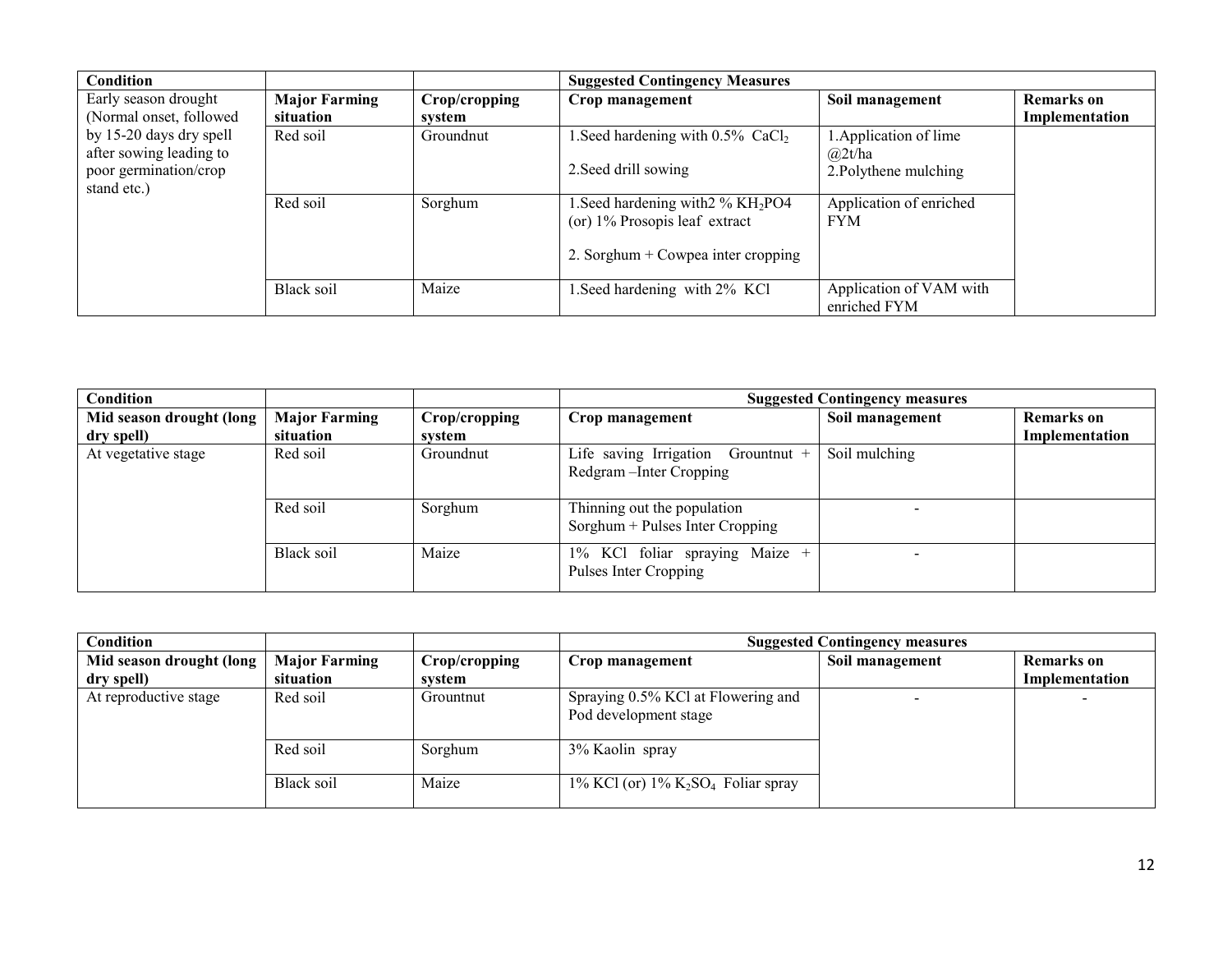| <b>Condition</b> |                                   |                         | <b>Suggested Contingency measures</b>                  |                      |                                     |  |
|------------------|-----------------------------------|-------------------------|--------------------------------------------------------|----------------------|-------------------------------------|--|
| Terminal drought | <b>Major Farming</b><br>situation | Crop/cropping<br>system | Crop management                                        | Rabi Crop planning   | <b>Remarks</b> on<br>Implementation |  |
|                  | Red soil                          | Groundnut               | Crop for fodder purpose<br>Mobile sprinkler Irrigation | Sowing of Horse gram |                                     |  |
|                  | Red soil                          | Sorghum                 | Crop for fodder purpose                                | Sowing of Horse gram |                                     |  |

## 2.1.2 Irrigated situation

| Condition                           |                                    |                         | <b>Suggested Contingency measures</b>                           |                                                                                                                                                   |                                     |
|-------------------------------------|------------------------------------|-------------------------|-----------------------------------------------------------------|---------------------------------------------------------------------------------------------------------------------------------------------------|-------------------------------------|
|                                     | <b>Major Farming</b><br>situation  | Crop/cropping<br>system | Change in crop/cropping system                                  | <b>Agronomic measures</b>                                                                                                                         | <b>Remarks</b> on<br>Implementation |
| Delayed/limited release<br>of water | Canal irrigation<br>Alluvial soils | Kharif                  | Pulses – Black gram Green gram/<br>Maize (or) Green Manure crop | 1. Seed treatment with Bio<br>fertilizer<br>2. Potasium basal application<br>3. DAP $\omega$ 2% Foliar spray<br>4. Spraying Cycocel<br>$1000$ ppm |                                     |
|                                     | Canal irrigation<br>Alluvial soils | Rabi                    | Direct sown Paddy -ADT 3, ADT 43<br>and ADT 45,                 | 1. Seed hardening with 1%<br>KCl<br>2. Pre emergence application<br>of herbicide                                                                  |                                     |

| Condition            |                                    |               | <b>Suggested Contingency measures</b> |                                                                                     |                   |  |
|----------------------|------------------------------------|---------------|---------------------------------------|-------------------------------------------------------------------------------------|-------------------|--|
|                      | <b>Major Farming</b>               | Crop/cropping | Change in crop/cropping system        | <b>Agronomic measures</b>                                                           | <b>Remarks</b> on |  |
|                      | situation                          | system        |                                       |                                                                                     | Implementation    |  |
| Non release of water | Canal irrigation<br>Alluvial soils | Kuruvai       | Green manure crop sowing              | 1. Seed treatment with Bio<br>fertilizer<br>2. Phosphores fertilizer<br>application |                   |  |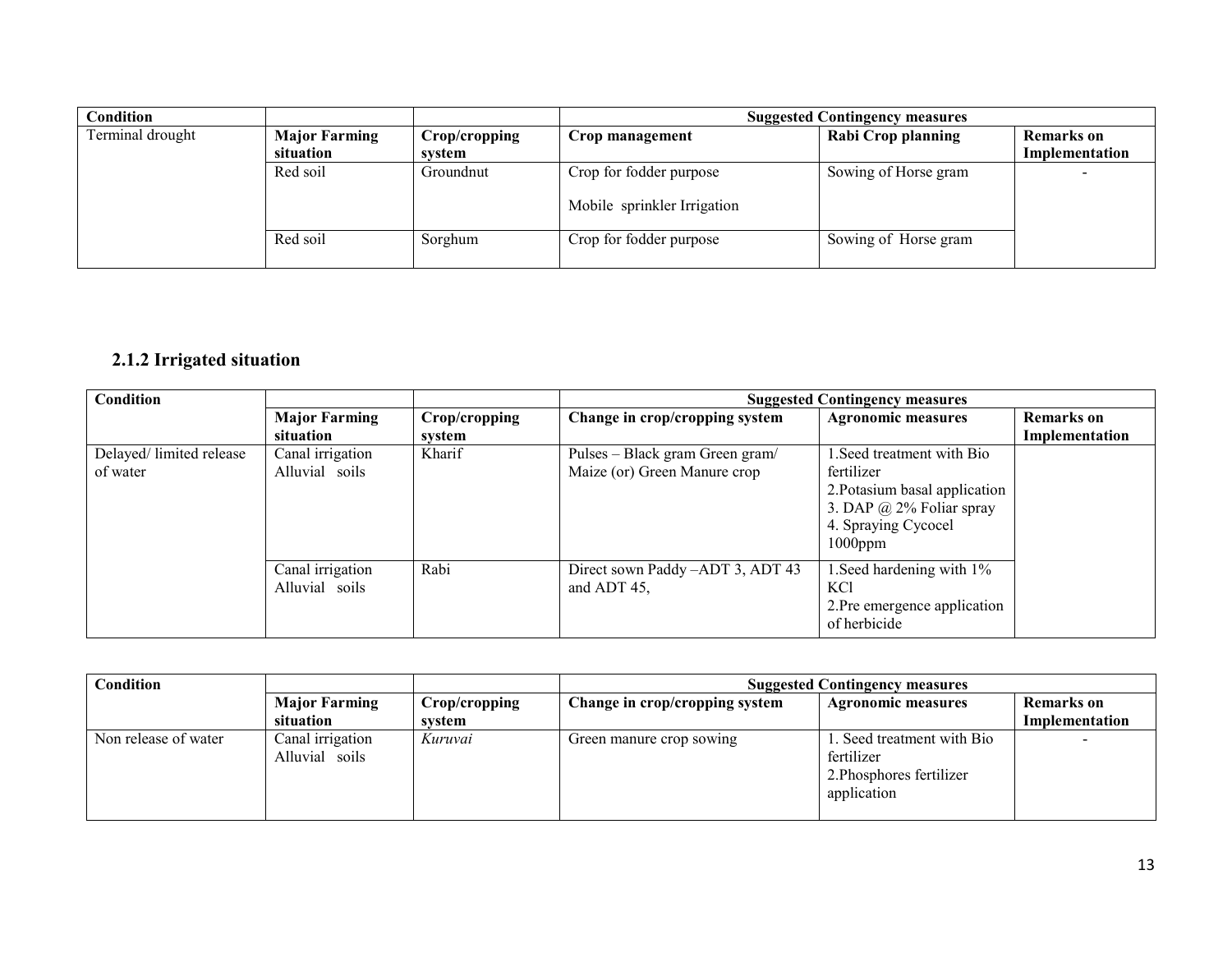| Condition                |                                    |               | <b>Suggested Contingency measures</b>                       |                                                         |                   |  |
|--------------------------|------------------------------------|---------------|-------------------------------------------------------------|---------------------------------------------------------|-------------------|--|
|                          | <b>Major Farming</b>               | Crop/cropping | Change in crop/cropping system                              | <b>Agronomic measures</b>                               | <b>Remarks</b> on |  |
|                          | situation                          | system        |                                                             |                                                         | Implementation    |  |
|                          | Canal irrigation<br>Alluvial soils | Thaladi       | Cultivation of short duration rice<br>variety -AD739, AD736 | Seed hardening with 1%<br>KCl                           |                   |  |
| Insufficient groundwater | Tube well<br>Red soils             |               | Aerobic rice, Maize and Vegetable<br>crops                  | 1. Limited irrigation<br>2. Alternate furrow irrigation |                   |  |
|                          | Alluvial soils                     |               | Maize                                                       | Foliar spraying of 1% KCl<br>$(or) 1\%$<br>$K_2SO_4$    |                   |  |

#### Drought

## Rainfed situation

| <b>Condition</b>                               |                                   |                                                                                                 |                                | <b>Suggested Contingency measures</b>                                                                                                                                                                                                                                                                    |                                     |
|------------------------------------------------|-----------------------------------|-------------------------------------------------------------------------------------------------|--------------------------------|----------------------------------------------------------------------------------------------------------------------------------------------------------------------------------------------------------------------------------------------------------------------------------------------------------|-------------------------------------|
| <b>Early season drought</b><br>(delayed onset) | <b>Major Farming</b><br>situation | Crop/cropping<br>system                                                                         | Change in crop/cropping system | <b>Agronomic measures</b>                                                                                                                                                                                                                                                                                | <b>Remarks</b> on<br>Implementation |
| Delay by 2 weeks<br>(June $3^{rd}$ week)       | Deep black soils                  | $Cottom + Blackgram$<br>Sorghum + Cowpea<br>Maize<br>Pulses – Greengram<br>Blackgram<br>Redgram | No Change                      | (2%<br>$\bullet$ Seed hardening<br>KCl for $5 \text{ hr}$ )<br>$\bullet$ Sowing with<br>tractor<br>drawn seed drill<br>• Sowing in Broad Bed<br>Furrow system<br>(mix)<br>• Seed treatment<br>with wood ash)<br>$\bullet$ Cotton /<br>red<br>gram<br>nursery<br>• Run-off harvesting<br>• Contour sowing | State Department<br>of Agriculture  |

| <b>Condition</b>     |                      |               | <b>Suggested Contingency measures</b> |                           |                |
|----------------------|----------------------|---------------|---------------------------------------|---------------------------|----------------|
| Early season drought | <b>Major Farming</b> | Crop/cropping | Change in crop/cropping system        | <b>Agronomic measures</b> | Remarks on     |
| (delayed onset)      | situation            | system        |                                       |                           | Implementation |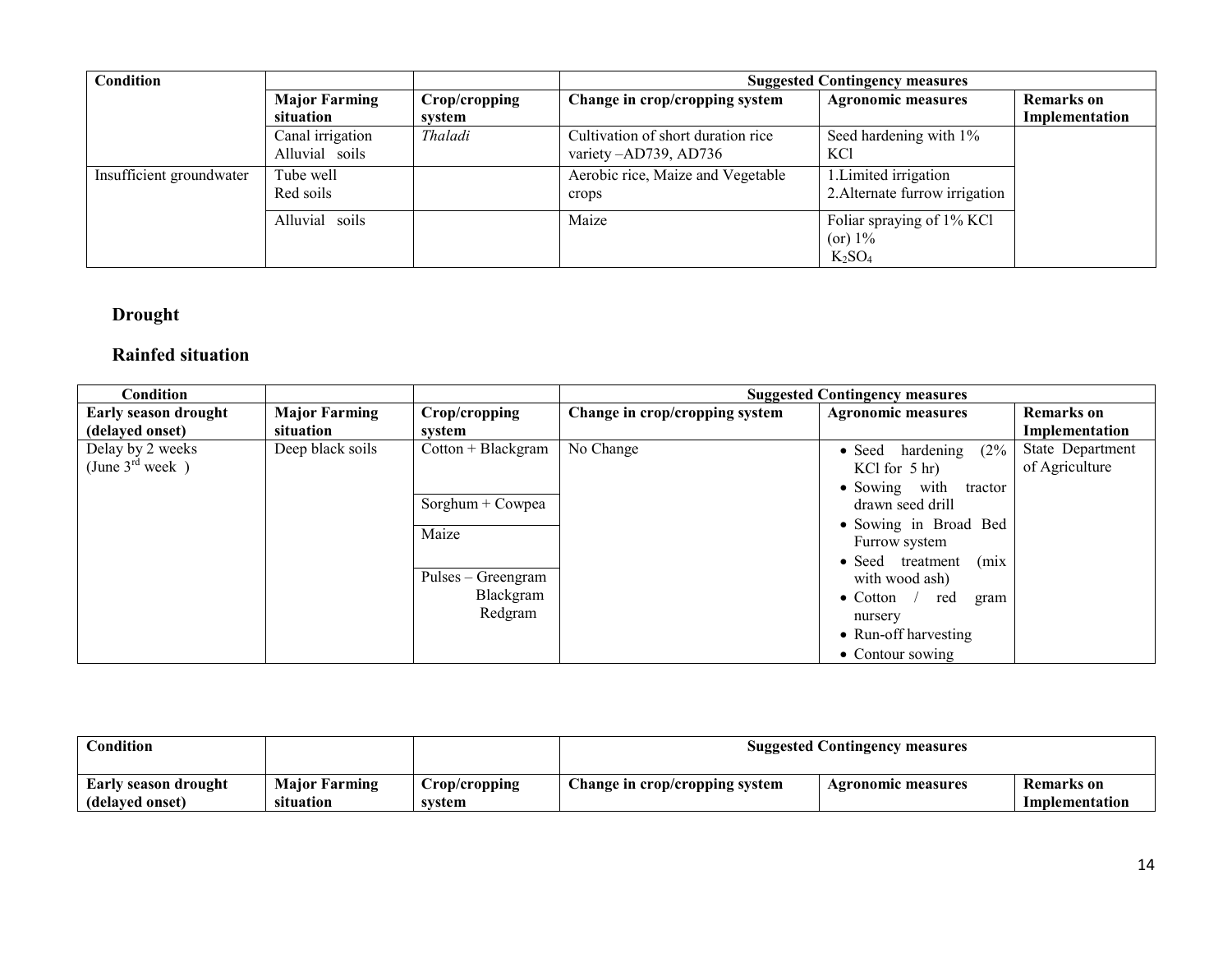| Delay by 4 weeks<br>(July1 <sup>st</sup> week) | Deep black soils | $Cottom + Blackgram$ | Pearl Millet (CO 7, CO 4,<br>COH 4 and BSR 1) | Seed hardening<br>$(2\%$ KCl 5 hr)<br>Seed treatment<br>Sowing with seed drill<br>Moisture conservation<br>measures (BBF)<br>Red gram<br>Cotton<br>portray nursery<br>Run-off harvesting<br>(mix)<br>Seed<br>treatment<br>with wood ash) |  | State Department<br>of Agriculture |
|------------------------------------------------|------------------|----------------------|-----------------------------------------------|------------------------------------------------------------------------------------------------------------------------------------------------------------------------------------------------------------------------------------------|--|------------------------------------|
|                                                | Maize            | Sorghum + Cowpea     | Sunflower<br>CO 4, TCSH 1                     |                                                                                                                                                                                                                                          |  |                                    |
|                                                |                  |                      | $CO 1$ , $COH(M)4$                            |                                                                                                                                                                                                                                          |  |                                    |
|                                                |                  | Pulses – Green gram  | Blackgram (VBN 1, VBN2)                       |                                                                                                                                                                                                                                          |  |                                    |
|                                                |                  | Black gram           | Redgram VBN (RG)3                             |                                                                                                                                                                                                                                          |  |                                    |
|                                                |                  | Redgram              |                                               |                                                                                                                                                                                                                                          |  |                                    |

| Condition                   |                      |                                   |                                | <b>Suggested Contingency measures</b> |                   |
|-----------------------------|----------------------|-----------------------------------|--------------------------------|---------------------------------------|-------------------|
| <b>Early season drought</b> | <b>Major Farming</b> | Crop/cropping                     | Change in crop/cropping system | <b>Agronomic measures</b>             | <b>Remarks</b> on |
| (delayed onset)             | situation            | svstem                            |                                |                                       | Implementation    |
| Delay by 6                  | Shallow / deep black | $Cotton + Black$                  | Pearl millet (CO 7, CO 4,      | • Seed hardening                      | State Department  |
| weeks (July $3rd$ week)     | soils                | gram                              | COH <sub>4</sub>               | • $(2\%$ KCl 12 hr)                   | of Agriculture    |
|                             |                      | Sorghum + Cowpea                  | Sunflower CO 4, TCSH 1         |                                       |                   |
|                             |                      |                                   |                                | • Seed treatment                      |                   |
|                             |                      | Maize                             | Coriander                      | • (biofert. $& bio agents$ )          |                   |
|                             |                      | Pulses – Green gram<br>Black gram | Minor millets                  | • Seed drill sowing                   |                   |
|                             |                      | Redgram                           |                                | • Moisture conservation               |                   |
|                             |                      |                                   |                                | $\bullet$ (contour sowing)            |                   |

| Condition                   |                              |                      | <b>Suggested Contingency measures</b> |                              |                   |  |
|-----------------------------|------------------------------|----------------------|---------------------------------------|------------------------------|-------------------|--|
| <b>Early season drought</b> | <b>Major Farming</b>         | Crop/cropping        | Change in crop/cropping system        | <b>Agronomic measures</b>    | <b>Remarks</b> on |  |
| (delayed onset)             | situation                    | svstem               |                                       |                              | Implementation    |  |
| Delay by 8 weeks (August)   | Shallow / deep black $\vert$ | $Cottom + Blackgram$ | Bajra (CO 7, CO 4,                    | • Seed hardening             | State Department  |  |
| $1st$ week)                 | soils                        |                      | COH <sub>4</sub>                      | • $(2\%$ KCl 12 hr)          | of Agriculture    |  |
|                             |                              | $Sorghum + Cowpea$   | Sunflower                             |                              |                   |  |
|                             |                              |                      |                                       | • Seed treatment             |                   |  |
|                             |                              | Maize                | Bengal Gram (CO 3 and CO 4) /         | • (biofert. $& bio agents$ ) |                   |  |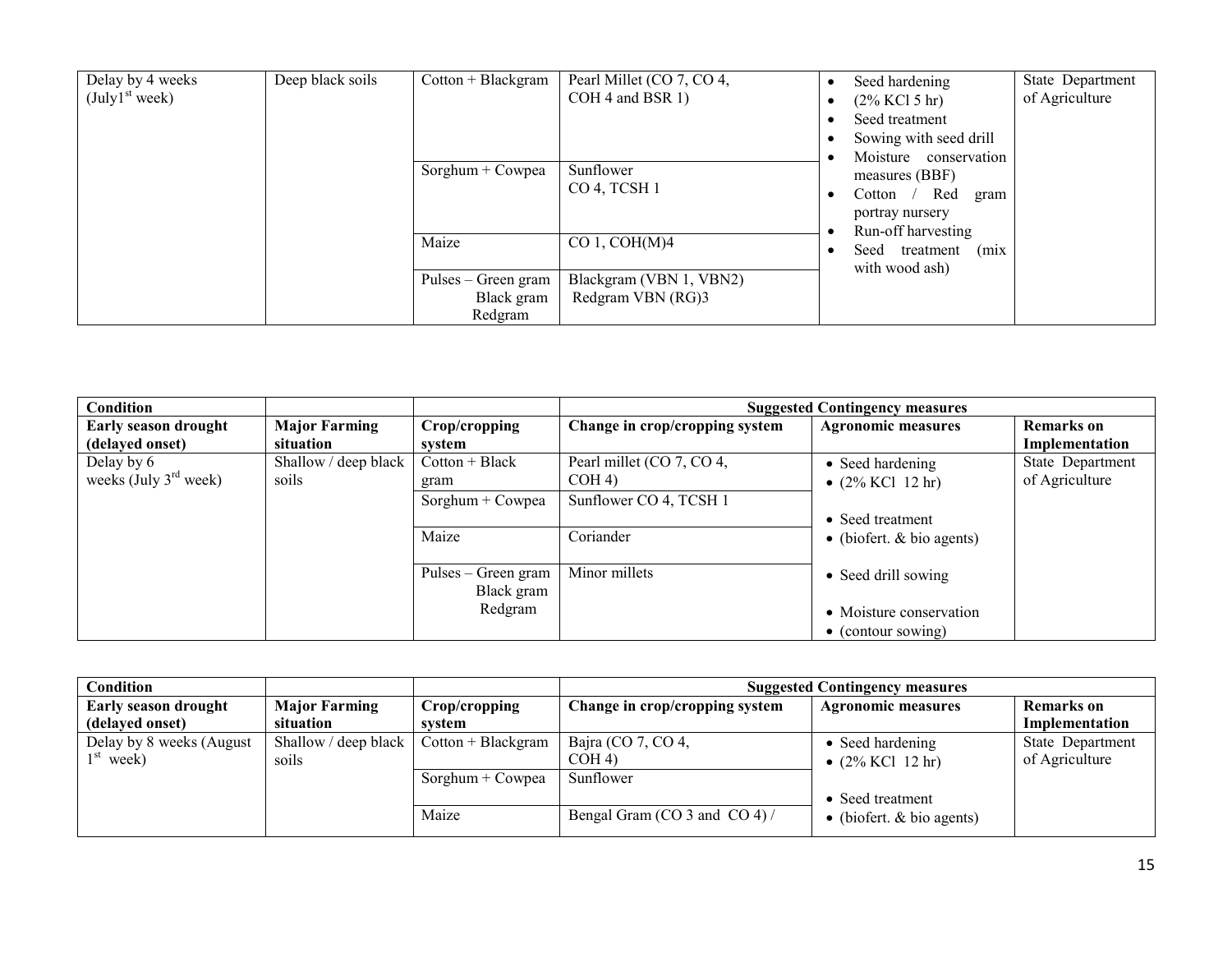|                      |                    | <b>Suggested Contingency measures</b> |                             |                                                   |  |
|----------------------|--------------------|---------------------------------------|-----------------------------|---------------------------------------------------|--|
| <b>Major Farming</b> | Crop/cropping      | Change in crop/cropping system        | <b>Agronomic measures</b>   | <b>Remarks</b> on                                 |  |
| situation            | system             |                                       |                             | Implementation                                    |  |
|                      |                    | Horse gram $(CO 1,$ Paiyur 1)         |                             |                                                   |  |
|                      |                    |                                       |                             |                                                   |  |
|                      | Pulses – Greengram | Senna                                 | • Moisture conservation     |                                                   |  |
|                      | Blackgram          |                                       |                             |                                                   |  |
|                      |                    |                                       |                             |                                                   |  |
|                      |                    | Redgram                               | $(KKM$ Se 1 and ALF $-T2$ ) | • Seed drill sowing<br>$\bullet$ (contour sowing) |  |

| Condition                            |                      |                      |                                                     | <b>Suggested Contingency measures</b> |                  |
|--------------------------------------|----------------------|----------------------|-----------------------------------------------------|---------------------------------------|------------------|
| Early season drought                 | Major Farming        | Crop/cropping        | Crop management                                     | Soil management                       | Remarks on       |
| (Normal onset, followed)             | situation            | system               |                                                     |                                       | Implementation   |
| by 15-20 days dry spell              | Shallow / deep black | $Cottom + Blackgram$ | Gap filling                                         | Sowing in BBF method                  | State Department |
| after sowing leading to              | soils                |                      |                                                     |                                       | of Agriculture   |
| poor germination/crop<br>stand etc.) |                      | Sorghum + Cowpea     | Thinning                                            | Mulch application                     |                  |
|                                      |                      | $Maize + Greengram$  | Severe condition re-sowing                          | Vertical mulching                     |                  |
|                                      |                      | Pulses               | Raising Cotton/Redgram in nursery<br>Contour sowing |                                       |                  |

| Condition           |                      |                      |                                                              | <b>Suggested Contingency measures</b> |                   |
|---------------------|----------------------|----------------------|--------------------------------------------------------------|---------------------------------------|-------------------|
| Mid season drought  | <b>Major Farming</b> | Crop/cropping        | Crop management                                              | Soil management                       | <b>Remarks</b> on |
| (long dry spell)    | situation            | system               |                                                              |                                       | Implementation    |
| At vegetative stage | Shallow / deep black | $Cottom + Black$     | Alternate rows can be removed                                | Soil mulching                         | State Department  |
|                     | soils                | gram                 |                                                              |                                       | of Agriculture    |
|                     |                      | Sorghum $+$ cowpea   | Mulch application                                            | Vertical mulching                     |                   |
|                     |                      | Maize $+$ green gram | Cotton / red gram raising portray<br>nursery for gap filling | Contour sowing                        |                   |
|                     |                      | Pulses               | Foliar nutrition spray                                       |                                       |                   |
|                     |                      |                      | 1% urea, 1% DAP,                                             |                                       |                   |
|                     |                      |                      | 1\% All 19:19:19                                             |                                       |                   |
|                     |                      |                      | Spray 1% KCl                                                 |                                       |                   |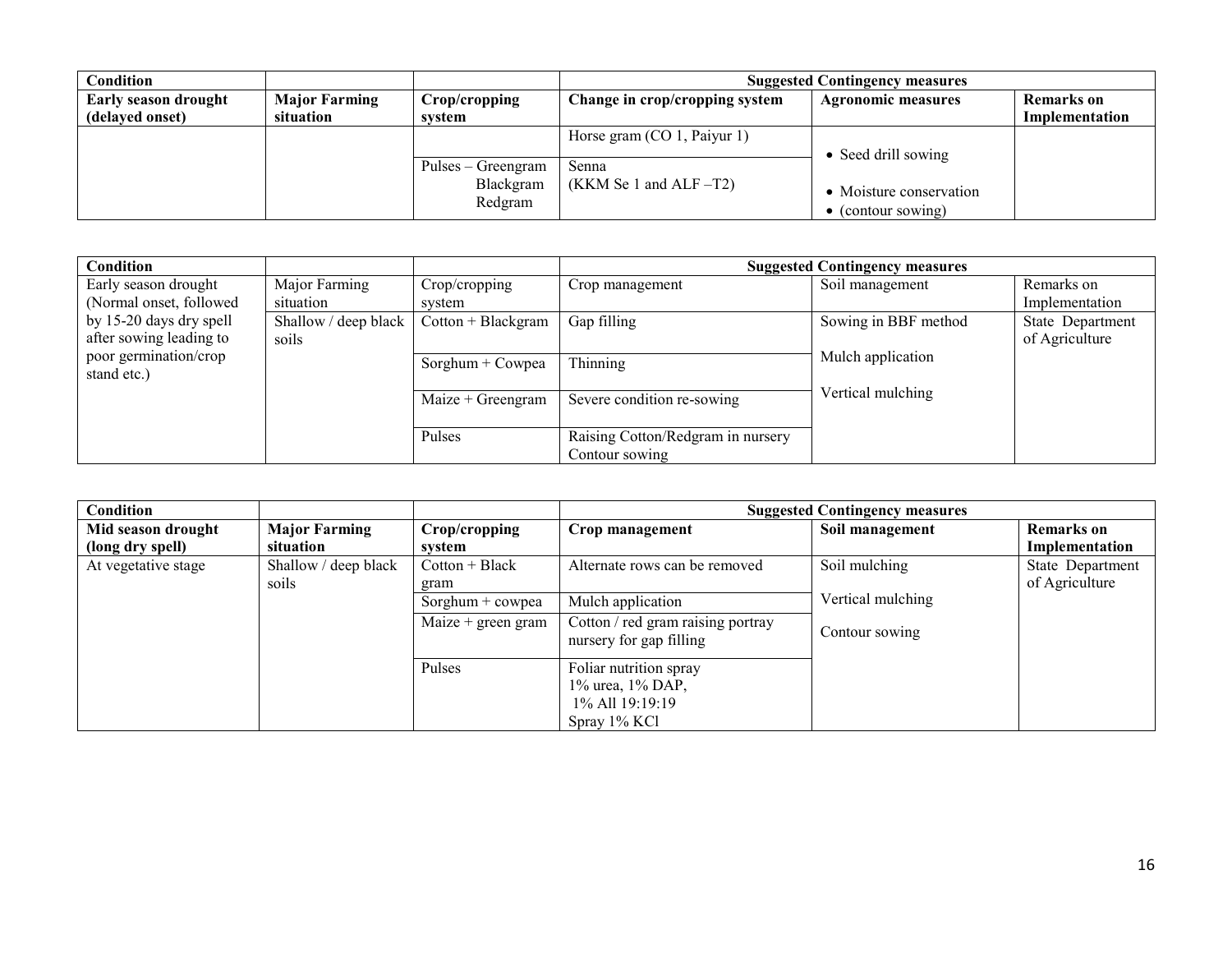|                      |                      | <b>Suggested Contingency measures</b> |                                         |                   |  |
|----------------------|----------------------|---------------------------------------|-----------------------------------------|-------------------|--|
| <b>Major Farming</b> | Crop/cropping        | Crop management                       | Soil management                         | <b>Remarks</b> on |  |
| situation            | system               |                                       |                                         | Implementation    |  |
| Shallow / deep black | $Cottom + Blackgram$ | Harvest at physiological maturity     | Dust mulching                           | State Department  |  |
| soils                |                      |                                       |                                         | of Agriculture    |  |
|                      | Sorghum $+$ cowpea   |                                       |                                         |                   |  |
|                      |                      |                                       | Waste mulching                          |                   |  |
|                      | Maize $+$ green gram |                                       |                                         |                   |  |
|                      |                      |                                       |                                         |                   |  |
|                      | Pulses               |                                       |                                         |                   |  |
|                      |                      |                                       | Spray 1% KCl / water<br>1% Kaolin spray |                   |  |

| Condition               |                      |                    |                                   | <b>Suggested Contingency measures</b> |                   |
|-------------------------|----------------------|--------------------|-----------------------------------|---------------------------------------|-------------------|
| <b>Terminal drought</b> | <b>Major Farming</b> | Crop/cropping      | Crop management                   | Soil management                       | <b>Remarks</b> on |
|                         | situation            | svstem             |                                   |                                       | Implementation    |
|                         | Shallow / deep black | $Cotton + Black$   | Harvest at physiological maturity |                                       | State Department  |
|                         | soils                | gram               |                                   |                                       | of Agriculture    |
|                         |                      | Sorghum $+$ cowpea | Spraying growth regulator/        | --                                    |                   |
|                         |                      | Maize $+$ green    | NaCl 1% to hasten maturity        |                                       |                   |
|                         |                      | gram<br>Pulses     |                                   |                                       |                   |

#### 2.1.2 Irrigated situation

| <b>Condition</b>                       |                                   |                         | <b>Suggested Contingency measures</b>      |                                    |                              |  |
|----------------------------------------|-----------------------------------|-------------------------|--------------------------------------------|------------------------------------|------------------------------|--|
|                                        | <b>Major Farming</b><br>situation | Crop/cropping<br>svstem | Change in crop/cropping system             | <b>Agronomic measures</b>          | Remarks on<br>Implementation |  |
| Delayed/limited<br>release of water in | Clayey loam soils                 | $Rice - Rice - Pulse$   | Green manure – Rice<br>(short duration)    | SRI methods of rice<br>cultivation | DoA                          |  |
| canals due to low<br>rainfall          |                                   | Sugarcane               | Sugarcane<br>(Subsurface drip fertigation) | Drip fertigation                   |                              |  |
|                                        |                                   | Vegetables              | Vegetables (drip fertigation)              |                                    |                              |  |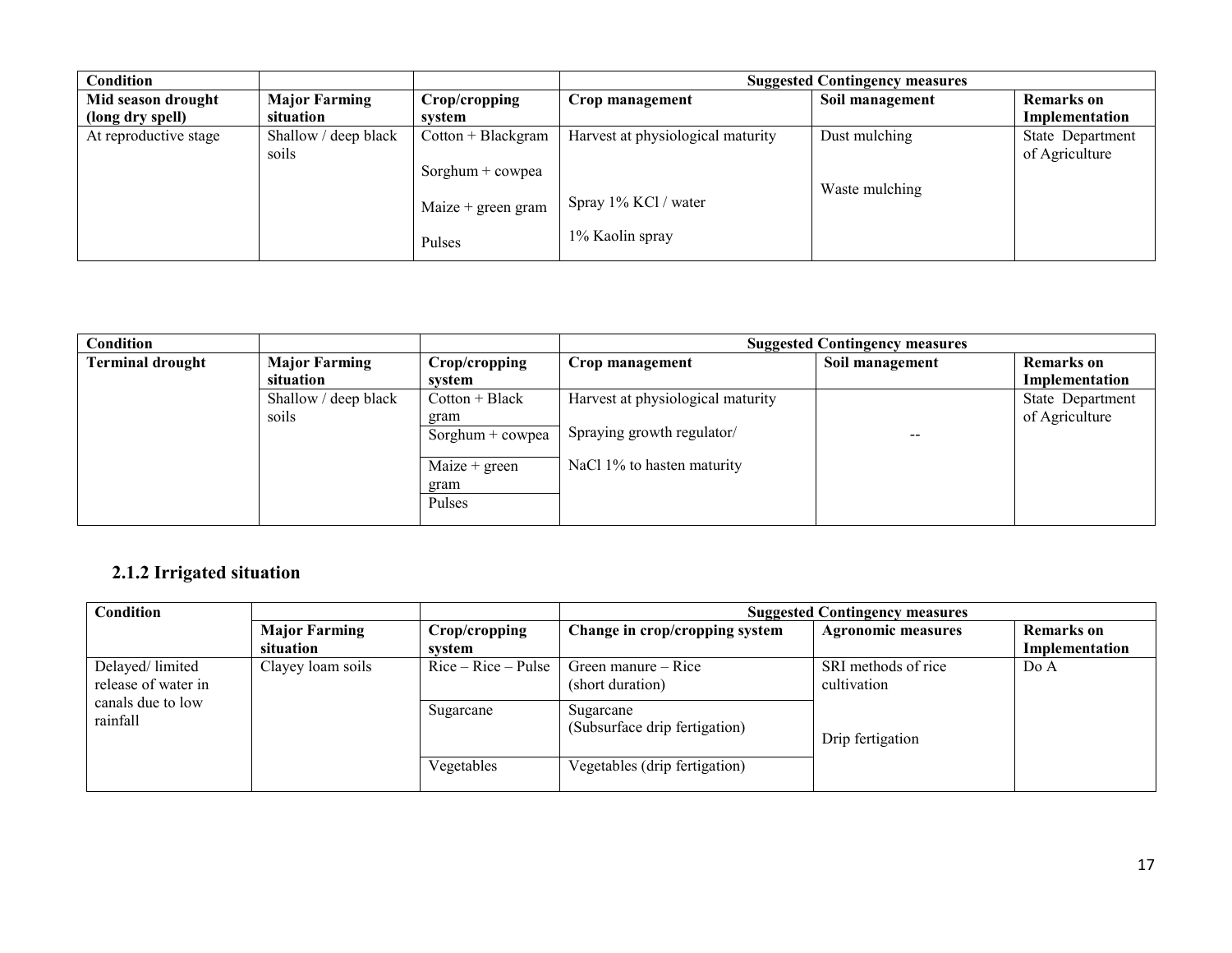| <b>Condition</b>                            |                      |                       | <b>Suggested Contingency measures</b> |                           |                   |  |
|---------------------------------------------|----------------------|-----------------------|---------------------------------------|---------------------------|-------------------|--|
|                                             | <b>Major Farming</b> | Crop/cropping         | Change in crop/cropping system        | <b>Agronomic measures</b> | <b>Remarks</b> on |  |
|                                             | situation            | svstem                |                                       |                           | Implementation    |  |
| Non release of water in                     | Clayey loam soils    | $Rice - Rice - Pulse$ | Green manure – Rice                   | Daincha, sunhemp          | DoA               |  |
| canals under delayed<br>onset of monsoon in |                      | Sugarcane             | Maize (drip)                          |                           |                   |  |
| catchment                                   |                      |                       | Pulses                                | Drip fertigation          |                   |  |
|                                             |                      | Vegetables            | Vegetable (drip)                      |                           |                   |  |

| <b>Condition</b>     |                      |                 | <b>Suggested Contingency measures</b> |                             |                |
|----------------------|----------------------|-----------------|---------------------------------------|-----------------------------|----------------|
|                      | <b>Major Farming</b> | Crop/cropping   | Change in crop/cropping system        | <b>Agronomic measures</b>   | Remarks on     |
|                      | situation            | system          |                                       |                             | Implementation |
| Lack of inflows into | Clayey loam soils    | Rice-Rice-Pulse | Green gram                            | Short duration pulses       | Do A           |
| tanks due to         |                      |                 | Black gram                            |                             |                |
| insufficient/delayed |                      | Sugarcane       | Maize                                 | $Cottom - pro trav$ nursery |                |
| onset of monsoon     |                      |                 | Sun flower / cotton                   |                             |                |
|                      |                      | Vegetables      | Vegetables (drip irrigation)          | $Vegetables - precision$    |                |
|                      |                      |                 |                                       | farming                     |                |

## 2.3 Flood – NOT APPLICABLE

# 2.4 Extreme events - NOT APPLICABLE

## 2.5 Livestock Poultry and Fisheries

#### 2.5.1 Livestock

|                | <b>Suggested contingency measures</b>                                                   |                                                                                    |                                  |  |
|----------------|-----------------------------------------------------------------------------------------|------------------------------------------------------------------------------------|----------------------------------|--|
|                | <b>Before the event</b>                                                                 | During the event                                                                   | After the event                  |  |
| <b>Drought</b> |                                                                                         |                                                                                    |                                  |  |
| Feed and       | Collect all tapioca waste and store properly for use   Harvest and use biomass of dried | crops  <br>up                                                                      | Encourage progressive farmers to |  |
| fodder         | as feed supplement during drought                                                       | (paddy/Sorghum//maize/ Groundnut/Black gram/Green   grow multi cut fodder crops of |                                  |  |
| availability   | Motivating the sugarcane farmers to convert green                                       | gram) material as fodder                                                           | sorghum/bajra/maize(UP<br>chari, |  |
|                | sugarcane tops in to silage by the end of February                                      | Use of unconventional and locally available cheap feed $\vert$ MP chari, HC-136,   | $HD-2$ ,                         |  |
|                | All the available crop residues especially sorghum                                      | ingredients especially tapioca for feeding of livestock GAINT BAJRA, L-74, K-677,  |                                  |  |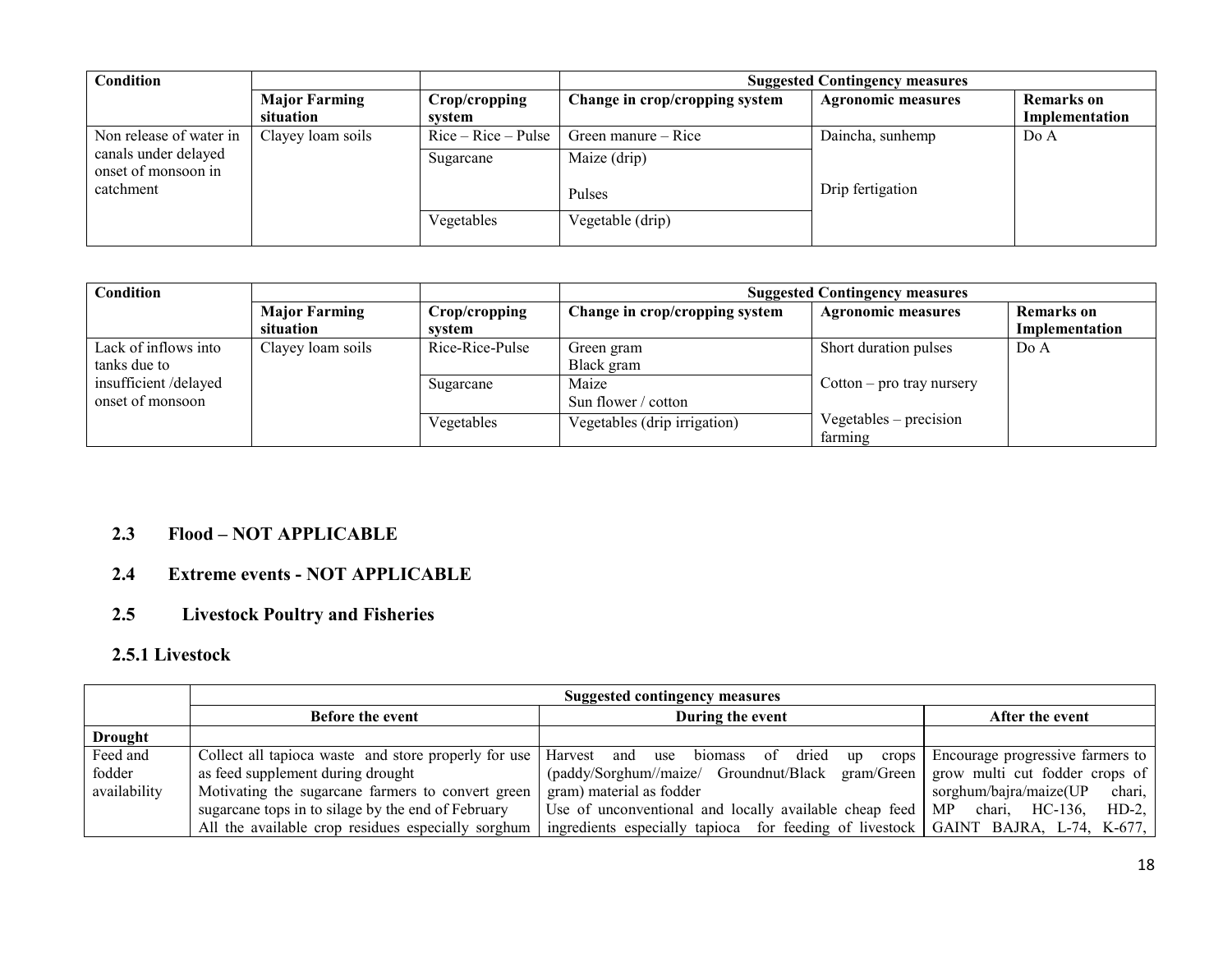|                                     | stover, groundnut haulms, paddy straw, and<br>sugarcane tops should be stored properly in the farm<br>of hay at individual farmer level.<br>Sowing of cereals (Sorghum) and leguminous crops<br>(Lucerne, Horse gram, Cowpea) during North-East<br>monsoon under dry land system for fodder<br>production<br>Encourage fodder production with Sorghum - stylo-<br>Sorghum on rotation basis and also to cultivate<br>short-term fodder crops like sunhemp<br>Create awareness on establishment of pasture with<br>drought resistant fodder Varities like Guinea grass,<br>stylo, kolukkattai grass, Acacia trees, etc.<br>Creation of tree fodder models with Subabul,<br>Glyricidia, Agathi, etc for tree fodder production<br>during summer.<br>Promote Azola cultivation at backyard<br>Chopping of fodder should be made as mandatory in<br>every village through supply and establishment of<br>good quality crop cutters.<br>Capacity building and preparedness of the<br>stakeholders and official staff for the drought/floods | during drought<br>Harvest all the top fodder available (Subabul, Glyricidia,<br>Agathi, Prosopis etc) and feed the LS during drought<br>Promotion of cultivation of Horse gram as contingent crop<br>and harvesting it at vegetative stage as fodder<br>All the hay should be enriched with 2% Urea molasses<br>solution or 1% common salt solution and fed to LS.<br>Continuous supplementation of minerals to prevent<br>infertility.<br>Encourage mixing available kitchen waste with dry fodder<br>while feeding to the milch animals<br>Arrangements should be made for mobilization of small<br>ruminants across the districts where no drought exits<br>Unproductive livestock should to be culled during severe<br>drought<br>Create transportation and marketing facilities for the<br>culled and unproductive animals (10000-20000 animals)<br>Subsidized loans (5-10 crores) should be provided to the<br>livestock keepers | Ananad/African<br>Kisan<br>Tall,<br>composite, Moti, Manjari, B1-7<br>on their own lands with some<br>input subsidy<br>Supply of quality seeds of COFS<br>29, Stylo and fodder slips of Co3,<br>Co4, guinea grass well before<br>monsoon<br>Flushing the stock to recoup<br>Replenish the feed and<br>fodder<br>banks |
|-------------------------------------|----------------------------------------------------------------------------------------------------------------------------------------------------------------------------------------------------------------------------------------------------------------------------------------------------------------------------------------------------------------------------------------------------------------------------------------------------------------------------------------------------------------------------------------------------------------------------------------------------------------------------------------------------------------------------------------------------------------------------------------------------------------------------------------------------------------------------------------------------------------------------------------------------------------------------------------------------------------------------------------------------------------------------------------|----------------------------------------------------------------------------------------------------------------------------------------------------------------------------------------------------------------------------------------------------------------------------------------------------------------------------------------------------------------------------------------------------------------------------------------------------------------------------------------------------------------------------------------------------------------------------------------------------------------------------------------------------------------------------------------------------------------------------------------------------------------------------------------------------------------------------------------------------------------------------------------------------------------------------------------|-----------------------------------------------------------------------------------------------------------------------------------------------------------------------------------------------------------------------------------------------------------------------------------------------------------------------|
| Drinking<br>water                   | Adopt various water conservation methods at village<br>level to improve the ground water level for adequate<br>water supply.<br>Identification of water resources<br>Desilting of ponds<br>Rain water harvesting<br>and<br>create<br>water<br>bodies/watering points (when water is scarce use<br>only as drinking water for animals)<br>Construction of drinking water tanks in herding<br>places/village junctions/relief camp locations<br>Community drinking water trough can be arranged<br>in shandies /community grazing areas                                                                                                                                                                                                                                                                                                                                                                                                                                                                                                  | Adequate supply of drinking water.<br>Restrict wallowing of animals in water bodies/resources                                                                                                                                                                                                                                                                                                                                                                                                                                                                                                                                                                                                                                                                                                                                                                                                                                          | Watershed management practices<br>shall be promoted to conserve the<br>rainwater. Bleach (0.1%) drinking<br>water / water sources<br>Provide clean drinking water                                                                                                                                                     |
| Health and<br>disease<br>management | Procure and stock emergency medicines and<br>vaccines for important endemic diseases of the area<br>All the stock must be<br>immunized for endemic<br>diseases of the area<br>Surveillance and disease monitoring network to be<br>established at Joint Director (Animal Husbandry)<br>office in the district                                                                                                                                                                                                                                                                                                                                                                                                                                                                                                                                                                                                                                                                                                                          | Carryout deworming to all animals entering into relief Keep close surveillance<br>camps<br>Identification and quarantine of sick animals<br>Constitution of Rapid Action Veterinary Force<br>Performing ring vaccination (8 km radius) in case of any<br>outbreak<br>Restricting movement of livestock in case of any epidemic                                                                                                                                                                                                                                                                                                                                                                                                                                                                                                                                                                                                         | on<br>disease outbreak.<br>the<br>Undertake<br>vaccination<br>depending on need<br>Keep the animal houses clean and<br>disinfectants<br>Farmers<br>spray<br>should be advised to breed their                                                                                                                          |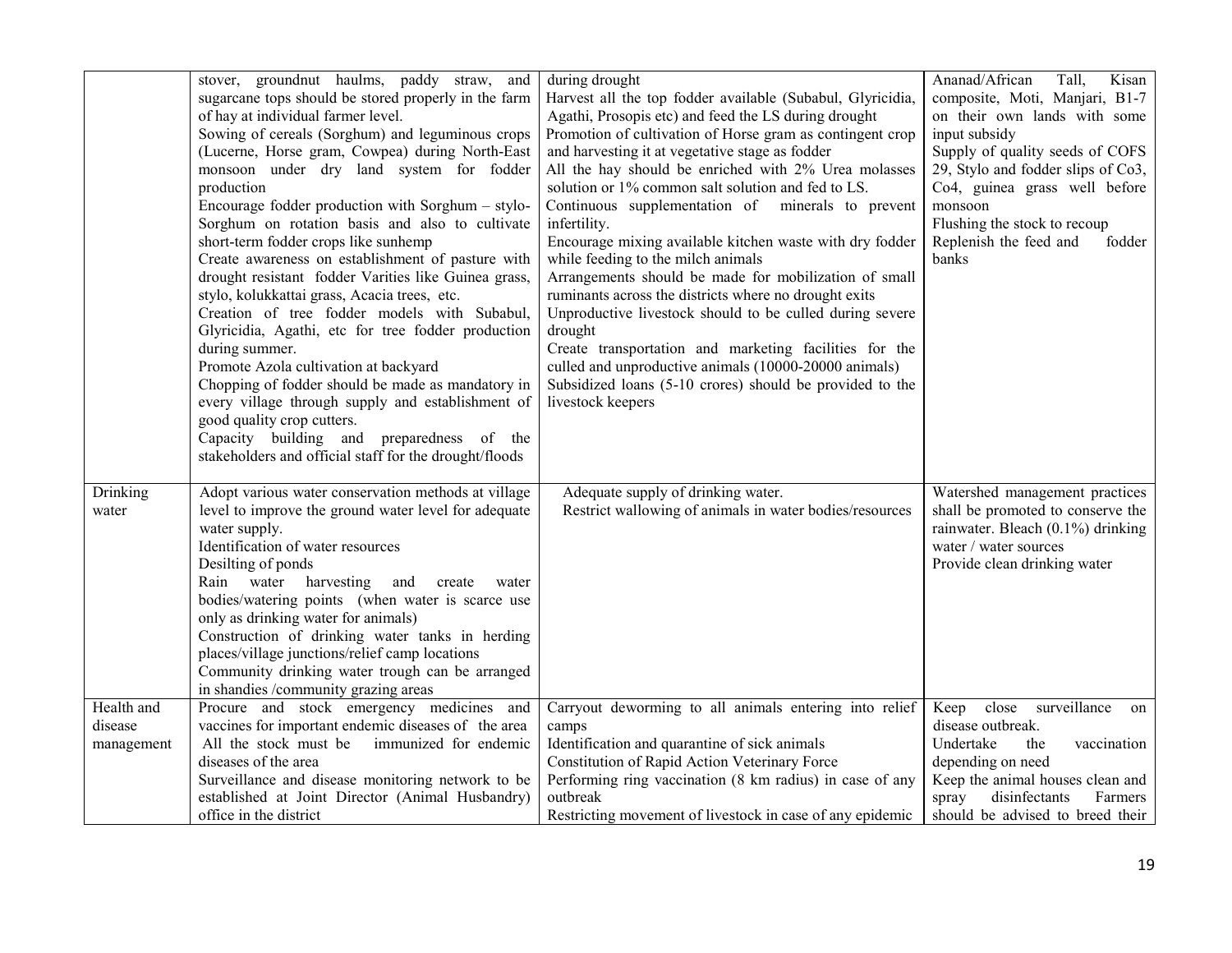|                  | Adequate refreshment training<br>on draught        | Rescue of sick and injured animals and their treatment     | milch animals during July-        |
|------------------|----------------------------------------------------|------------------------------------------------------------|-----------------------------------|
|                  | management to be given to VAS, Jr.VAS, LI with     | Organize with community, daily lifting of dung from relief | September so that the peak milk   |
|                  | regard to health & management measures.            | camps                                                      | production does not coincide with |
|                  | Procure and stock multivitamins $\&$ area specific |                                                            | mid summer                        |
|                  | mineral mixture                                    |                                                            |                                   |
| Floods           |                                                    | -Not applicable-                                           |                                   |
| Cyclone          |                                                    |                                                            |                                   |
| <b>Heat wave</b> |                                                    |                                                            |                                   |
| and cold         |                                                    |                                                            |                                   |
| wave             |                                                    |                                                            |                                   |

#### 2.5.2 Poultry

|                                        | <b>Suggested contingency measures</b>                                                                   |                                                                                                                                                         |                                                                                                                     |  |
|----------------------------------------|---------------------------------------------------------------------------------------------------------|---------------------------------------------------------------------------------------------------------------------------------------------------------|---------------------------------------------------------------------------------------------------------------------|--|
|                                        | <b>Before the event</b>                                                                                 | During the event                                                                                                                                        | After the event                                                                                                     |  |
|                                        |                                                                                                         | <b>Drought</b>                                                                                                                                          |                                                                                                                     |  |
| Shortage<br>of<br>feed<br>ingredients  | Storing of house hold grain like maize, broken rice<br>etc, in to use as feed in case of severe drought | Supplementation only for productive birds with house hold<br>grain<br>Supplementation of shell grit (calcium) for laying birds<br>Culling of weak birds | Supplementation to all survived<br>birds                                                                            |  |
| Drinking<br>water                      |                                                                                                         | Use water sanitizers or offer cool hygienic drinking water                                                                                              |                                                                                                                     |  |
| Health<br>and<br>disease<br>management | Culling of sick birds.<br>Deworming and vaccination against RD and IBD                                  | Mixing of Vit. A, D, E, K and B-complex including vit C<br>in drinking water (5ml in one litre water)                                                   | Hygienic and sanitation of poultry<br>house<br>Disposal of dead birds by burning<br>burying with lime powder in pit |  |
| <b>Floods</b>                          |                                                                                                         | <b>NA</b>                                                                                                                                               |                                                                                                                     |  |
| Cyclone                                |                                                                                                         |                                                                                                                                                         |                                                                                                                     |  |
| Heat<br>wave<br>cold<br>and<br>wave    |                                                                                                         |                                                                                                                                                         |                                                                                                                     |  |

# 2.5.3 Fisheries

| Suggested contingency measures                            |  |  |  |  |
|-----------------------------------------------------------|--|--|--|--|
| Before the event *<br>During the event<br>After the event |  |  |  |  |
| Drought                                                   |  |  |  |  |
| A. Capture                                                |  |  |  |  |
| Marine                                                    |  |  |  |  |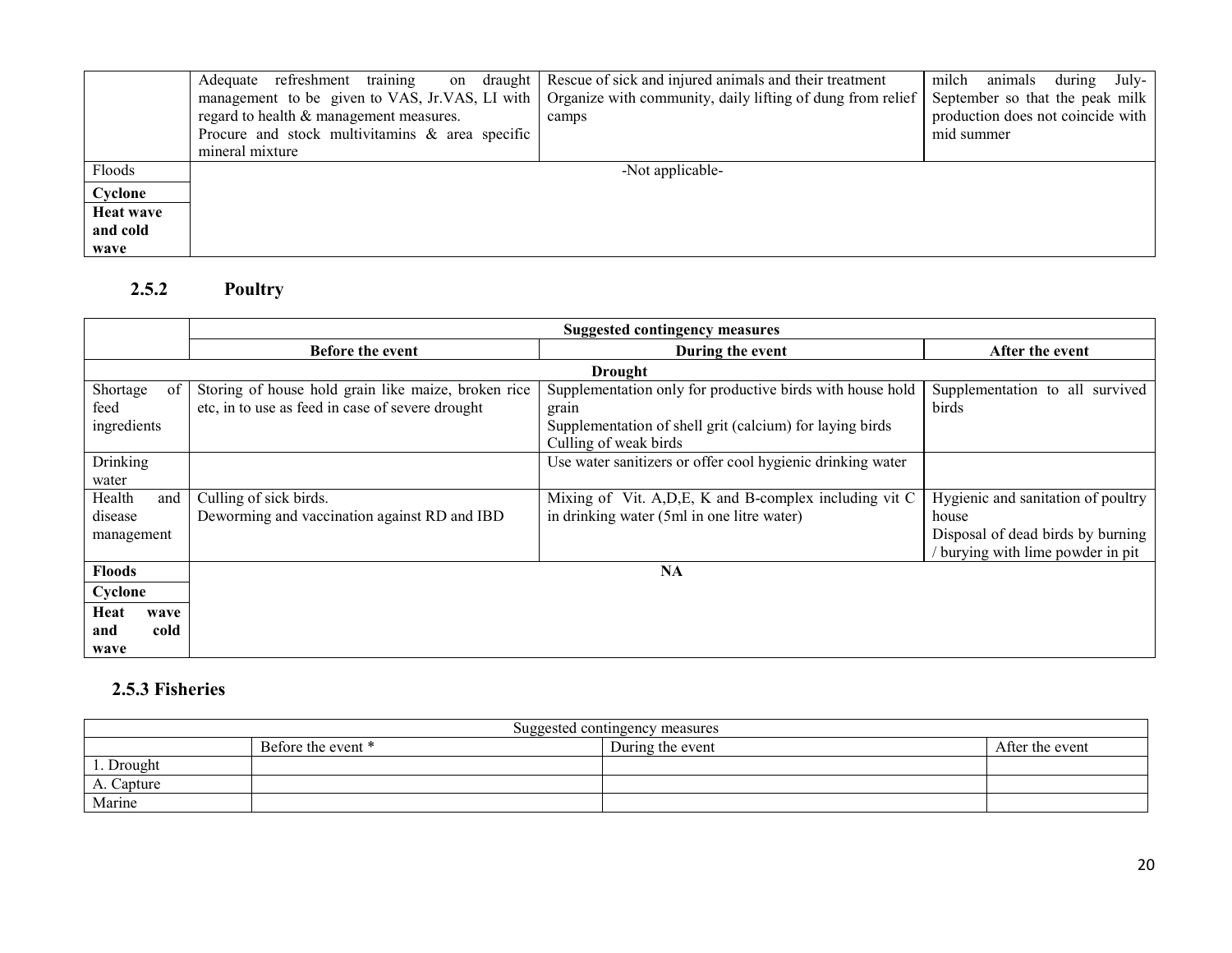| Inland:                    | * Rain water harvesting.                              | * Shallow areas of direct water bodies can be used for        | $\ast$<br>Due<br>to<br>water |
|----------------------------|-------------------------------------------------------|---------------------------------------------------------------|------------------------------|
| Shallow water depth        | * Check dams.                                         | raising table sized fishes using stunted fish seeds, Tilapia. | shortage farmers have        |
| due to in sufficient rains | * Deepening / Desilting of existing water bodies.     | * Murrel and Pungasius sp culture can be carried out.         | to harvest fish              |
| $/$ in flow                | * Strengthening of pond embankments.                  | * Temporarily raising the height of the enclosures may be     | * Adoption of short          |
|                            |                                                       | done to prevent loss of stock in the event.                   | term culture.                |
| (i) Shallow water depth    |                                                       |                                                               |                              |
| due to                     |                                                       |                                                               |                              |
| insufficient rains/inflow  |                                                       |                                                               |                              |
| (ii) Changes in water      |                                                       | * Reduced water volume in the pond / local water bodies       |                              |
| quality                    |                                                       | lower its buffering capacity, reduced manuring should be      |                              |
|                            |                                                       | done to prevent algal bloom and water quality change.         |                              |
| (iii) Any other            |                                                       | * Production of stunted major carps can be carried out.       |                              |
|                            |                                                       | * Ornamental fish rearing can be done.                        |                              |
|                            |                                                       | * Conditioning of ponds.                                      |                              |
| Aquaculture<br><b>B.</b>   |                                                       |                                                               |                              |
| Marineculture              |                                                       |                                                               |                              |
| (i) Shallow water in       | * Further loss of water due to seepage should be      | * The stocking density or the stocks in pond should be        | * The ponds can be           |
| due<br>ponds<br>to         | prevented by to polythene sheet lining of ponds       | reduced and marketed or stored in other pond.                 | prepared for the next        |
| insufficient rains/inflow  | murrel culture / cat fish farming can be tried.       | * Culture of cat fish can be curred out.                      | crop.                        |
|                            | * Short term fish farming should be planned.          | * Minimize use of feed fertilizers and chemicals to           |                              |
|                            | * Preparations should be made to preserve             | maintain water quality.                                       |                              |
|                            | maintains the brood stock for the forth coming        | * Strict observation should be carried out to carry out       |                              |
|                            | season.                                               | spread of fdisease due to high density and high               |                              |
|                            | * The summer crop and the culture area can be         | temperature.                                                  |                              |
|                            | minimized based on the availability of water.         | * Vegelable crops / short term crops / Low water              |                              |
|                            |                                                       | requirement plants / fodder can be grown in the ponds /       |                              |
|                            |                                                       | types as source of income.                                    |                              |
| (ii) Impact of salt load   | Deepening and desilting of existing water bodies.     | Application of feed and manures should be minimized.          |                              |
| build up in ponds /        |                                                       |                                                               |                              |
| change in water quality    |                                                       |                                                               |                              |
| (iii) Any other            | The quality and quantity of water has to be           | * Recirculatory system can be adopted to as to used           | * The government             |
|                            | monitored.                                            | mineral water.                                                | should provide quality       |
|                            |                                                       | * Use of aerators to overcome thermal stratifications and     | seeds for the farmers        |
|                            |                                                       | ammonia build up.                                             | for starting culture         |
|                            |                                                       | * Regular training to the farmers on fish culture, integrated |                              |
|                            |                                                       | farming and management of drought.                            |                              |
|                            |                                                       | * Seed banks / Brood stock banks of Government fish           |                              |
|                            |                                                       | farm should hotel the breeders / seeds for next season.       |                              |
| 2) Floods                  |                                                       |                                                               |                              |
| A. Capture                 |                                                       |                                                               |                              |
| Aquaculture / Marine       | * Strengthening of banks.                             | * Water storage to the maximum level should be taken.         |                              |
|                            | * Clearing of near by water channels for easy flow of | * Entry of flood water in to the pond should be prevented     |                              |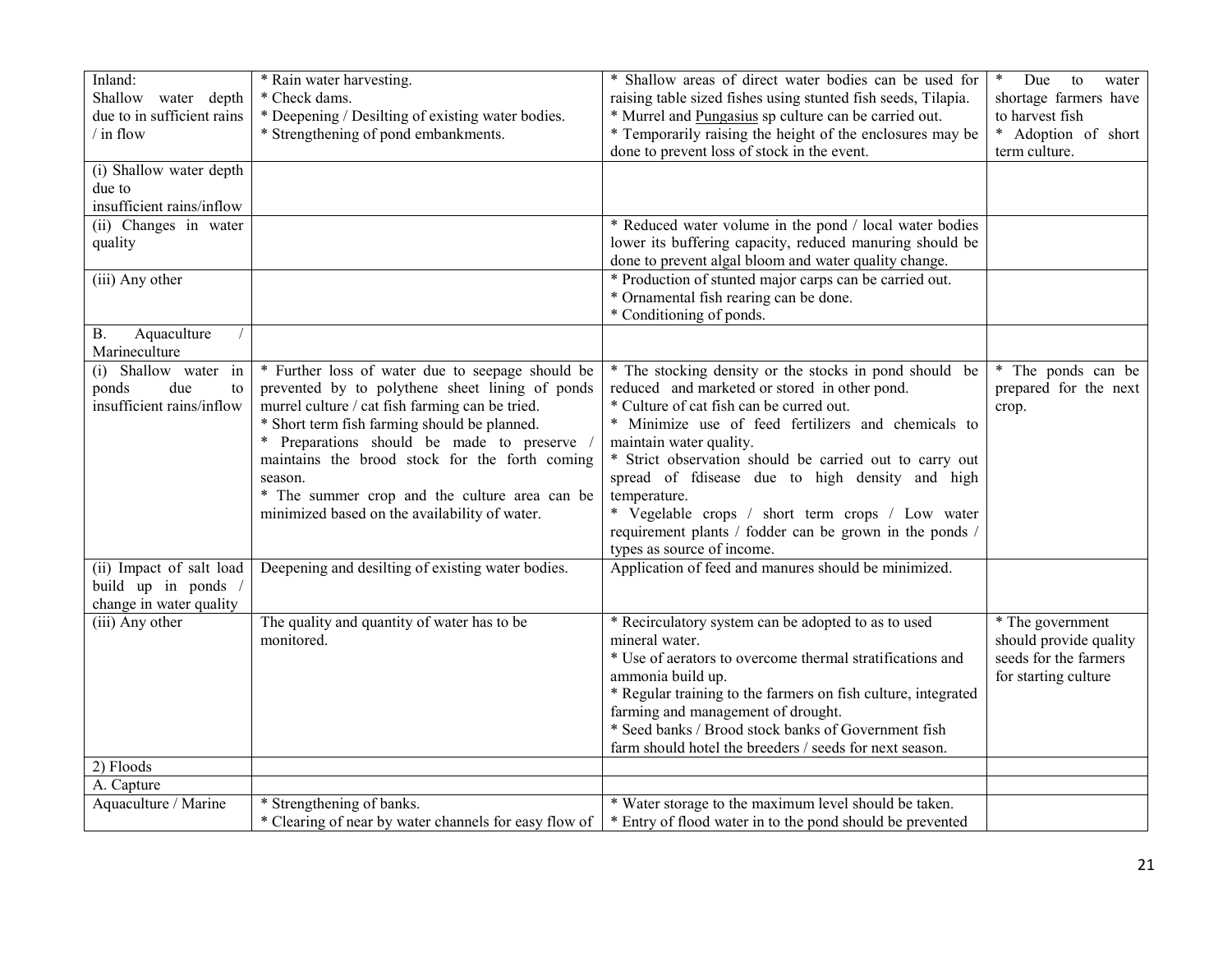|                                                | water without entering the ponds.                           | as to reduce silt and mortality and spread of disease.   |                      |
|------------------------------------------------|-------------------------------------------------------------|----------------------------------------------------------|----------------------|
|                                                | * The main inlet provision in the farm should be            | * Nets at every possible ways should be placed to parent |                      |
|                                                | maintained.                                                 | ed.                                                      |                      |
|                                                | * The farmers / entrepreneurs should be trained to          |                                                          |                      |
|                                                | manage flood situation.                                     |                                                          |                      |
|                                                | * The stocks in low lying products of ponds prone to        |                                                          |                      |
|                                                | flooding should be transferred to other pond.               |                                                          |                      |
| Inland                                         |                                                             |                                                          |                      |
| (i) Average                                    |                                                             |                                                          |                      |
| compensation paid due                          |                                                             |                                                          |                      |
| to loss of human life                          |                                                             |                                                          |                      |
| (ii) No. of boats $/$ nets $/$                 |                                                             |                                                          |                      |
| damaged                                        |                                                             |                                                          |                      |
| $(iii)$ No. of houses                          |                                                             |                                                          |                      |
| damaged                                        |                                                             |                                                          |                      |
| (iv) Loss of stock                             | The crop duration should be reduced                         | *The loss should be reported to the fisheries department | New stock has to be  |
|                                                | The cropping area should be reduced<br>$\star$              |                                                          | procured             |
|                                                |                                                             |                                                          | *Disease free stock  |
|                                                |                                                             |                                                          | should be maintained |
| Change in water quality<br>Health and diseases | $\overline{\phantom{a}}$                                    | $\sim$                                                   | $\sim$               |
|                                                |                                                             |                                                          |                      |
| <b>B.Aquaculture</b>                           |                                                             |                                                          |                      |
| Inundation with flood                          | i. Avoid culture of fishes requiring longer duration of     |                                                          |                      |
| water                                          | culture.<br>ii. Initiating fish culture in advance in areas |                                                          |                      |
|                                                |                                                             |                                                          |                      |
|                                                | frequently prone to flooding.                               |                                                          |                      |
| Water exchange<br>and                          |                                                             |                                                          |                      |
| changes<br>in<br>water                         |                                                             |                                                          |                      |
| quality                                        |                                                             |                                                          |                      |
| Health and diseases                            |                                                             |                                                          |                      |
| Loss of stock and                              |                                                             |                                                          |                      |
| inputs (feed, chemicals                        |                                                             |                                                          |                      |
| etc.,                                          |                                                             |                                                          |                      |
| Infrastructure                                 | i. Initiating fish culture in advance in areas              |                                                          |                      |
| damage(pumps,                                  | frequently prone to flooding to prevent damage to           |                                                          |                      |
| aerators, huts etc)                            | the infrastructure                                          |                                                          |                      |
| 3. Cyclone / Tsunami                           | Before the event                                            | During the event                                         | After the event      |
| A. Capture                                     |                                                             |                                                          |                      |
| Marine                                         | $\blacksquare$                                              |                                                          | $\blacksquare$       |
| Average compensation                           |                                                             |                                                          |                      |
| paid due to loss of                            |                                                             |                                                          |                      |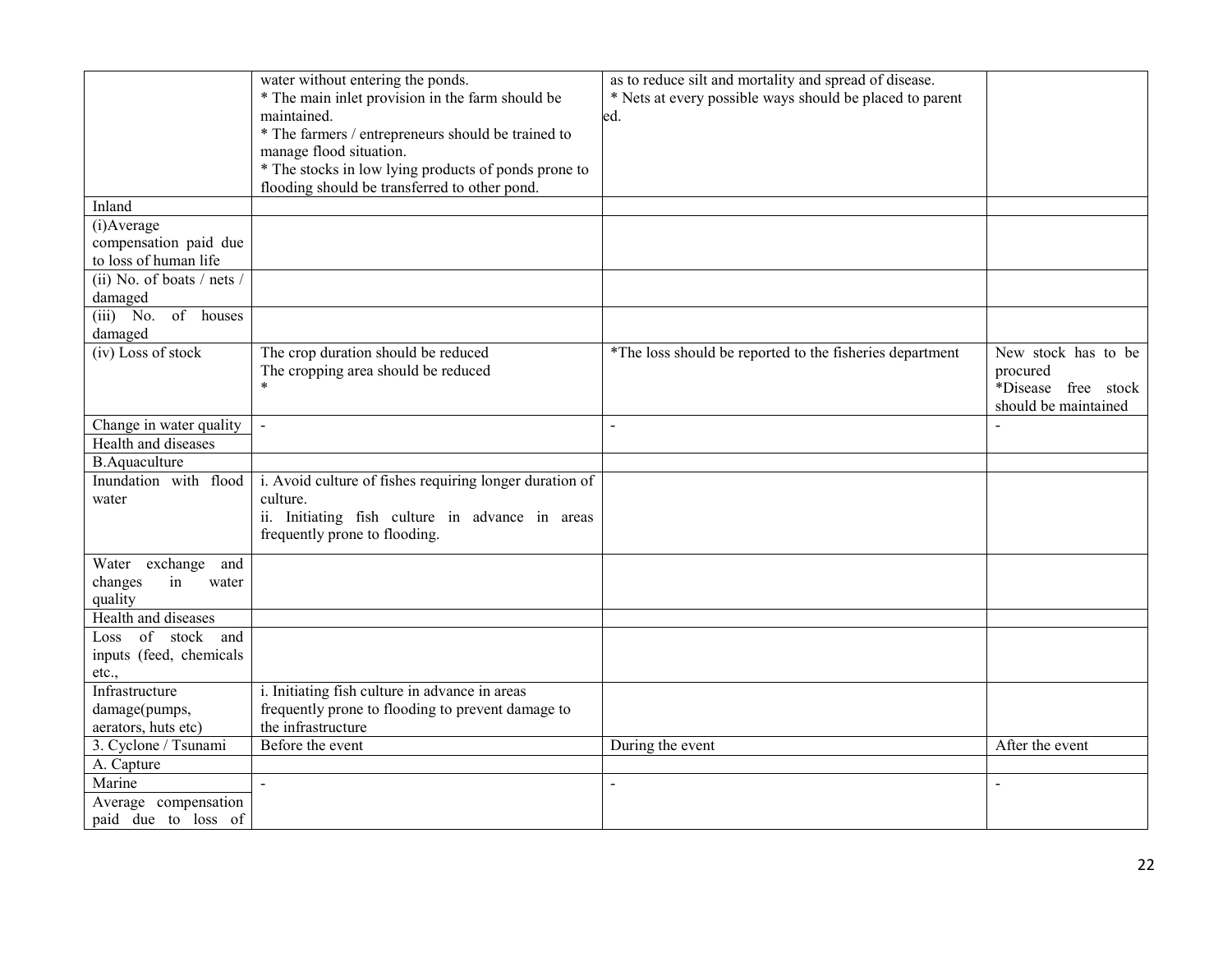| fishermen lives         |                                                         |                  |                       |
|-------------------------|---------------------------------------------------------|------------------|-----------------------|
| Average no of boats     |                                                         |                  |                       |
| nets / damaged          |                                                         |                  |                       |
| Average no of houses    |                                                         |                  |                       |
| damaged                 |                                                         |                  |                       |
| Inland                  |                                                         |                  |                       |
| <b>B.Aquaculture</b>    | Before the event                                        | During the event | After the event       |
| Mariculture             |                                                         |                  |                       |
| Overflow / flooding of  | i. Planting trees like casuarinas along coastal belt to |                  |                       |
| ponds                   | avoid coastal erosion and inundation of sea waters.     |                  |                       |
| Changes in water        | Stocking fishes which can tolerate wide salinity        |                  |                       |
| quality(fresh water /   | changes eg. milkfish, pearl spot etc.,                  |                  |                       |
| brackish water ratio)   |                                                         |                  |                       |
| Health and diseases     | $\mathcal{L}^{\mathcal{L}}$                             | $\blacksquare$   | $\blacksquare$        |
| Loss of stock and       |                                                         |                  |                       |
| inputs (feed, chemicals |                                                         |                  |                       |
| $etc.,$ )               |                                                         |                  |                       |
| Infrastructure          |                                                         |                  |                       |
| damage(pumps,           |                                                         |                  |                       |
| aerators, shelters/huts |                                                         |                  |                       |
| etc.,                   |                                                         |                  |                       |
| Any other               | Training programmes for stakeholders including          |                  |                       |
|                         | resource users, planners and policy makers on           |                  |                       |
|                         | coastal regulations, shoreline protection and           |                  |                       |
|                         | environmental awareness.                                |                  |                       |
| Heat wave and cold      | Before the event                                        | During the event | After the event       |
| wave                    |                                                         |                  |                       |
| A. Capture              |                                                         |                  |                       |
| Marine                  |                                                         |                  | i. To conduct studies |
|                         |                                                         |                  | on the ecological     |
|                         |                                                         |                  | changes to assess the |
|                         |                                                         |                  | density and diversity |
|                         |                                                         |                  | of phyto and          |
|                         |                                                         |                  | zooplankton and other |
|                         |                                                         |                  | benthic macro fauna   |
|                         |                                                         |                  | (collaborative work   |
|                         |                                                         |                  | with State            |
|                         |                                                         |                  | Universities-         |
|                         |                                                         |                  | TANUVAS)              |
| Inland                  |                                                         |                  |                       |
| <b>B.Aquaculture</b>    | Before the event                                        | During the event | After the event       |
| Changes in pond         |                                                         |                  |                       |